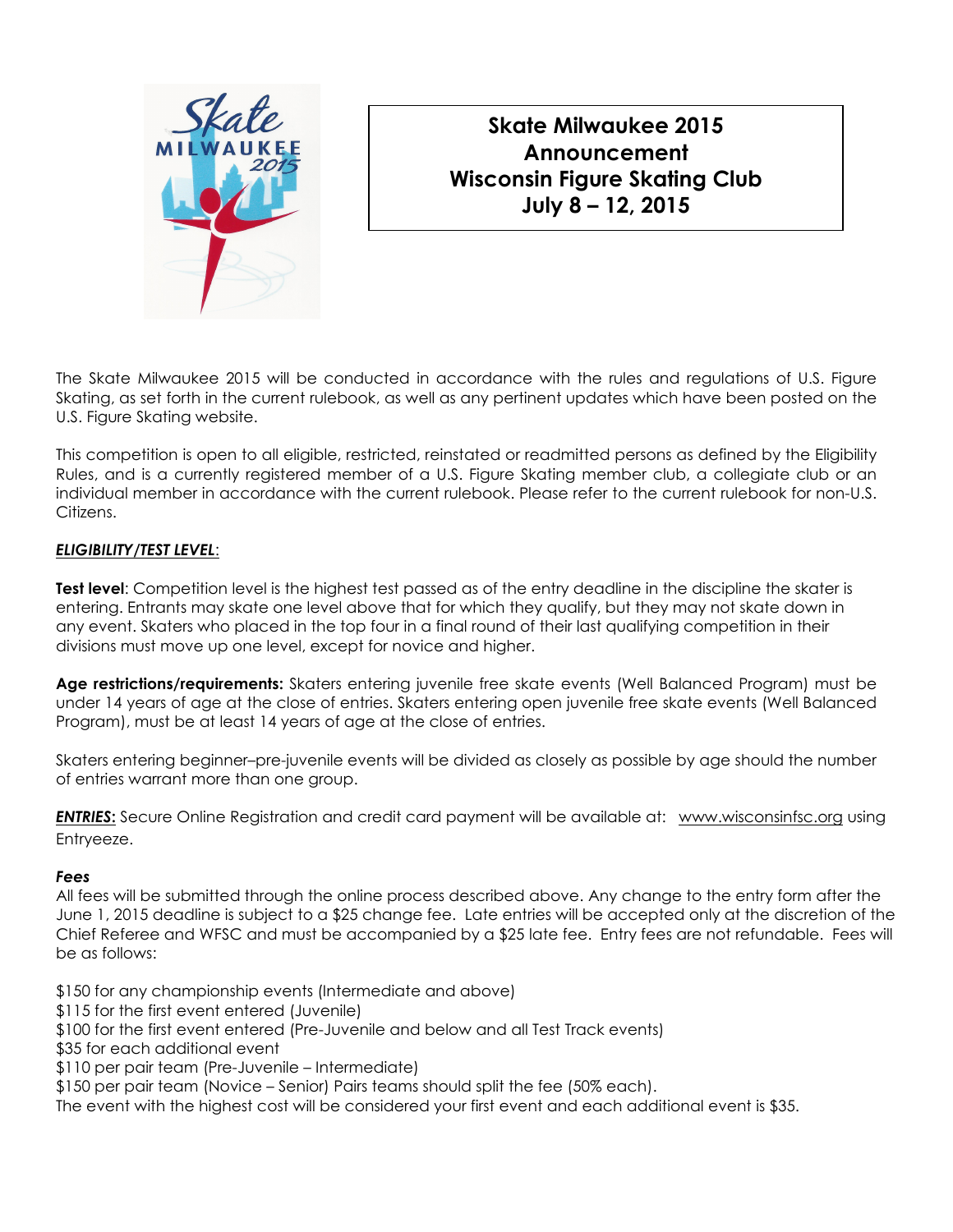**REFUND POLICY:** Entry fees will not be refunded unless no competition exists or the event is canceled. There will be no refunds for medical withdrawals. The online processing fees are not refundable. Checks returned for non-sufficient funds and contested credit card charges will be issued a \$25 fee. Payment of the fee will be required before the skater is allowed to participate in practice ice or events. Notification of competition and practice ice times will be available on www.wisconsinfsc.org.

**FACILITIES:** The competition will be held at the MSOE Kern Center, 1245 N. Broadway Milwaukee, WI 53202, which has one ice surface 200 x 85 feet that will be used throughout the competition and for practice ice. The arena has seating for 1,600 spectators. A concession stand will be open during the competition. Locker rooms are available for use. No admission fees will be charged.

**MUSIC:** Skate Milwaukee will be accepting music only on CDs (no cassettes.) Due to compatibility and reliability reasons music may NOT be submitted on re-recordable "CD-RW" discs. Competitors must submit music on a separate CD for each competitive program. CDs with multiple tracks will not be accepted. Lead-in time (time before the music begins) on CDs may not exceed two seconds. CDs must be clearly marked with the skater's name and event.

Competition music must be turned in at the registration desk at the time of registration and will be available for pick-up at the registration desk. Music must be turned it at least 30 minutes prior to the event. Duplicate copies must be readily available during the competitive event. WFSC assumes no responsibility or liability due to lost, damaged, or unclaimed music sources.

LIABILITY: U.S. Figure Skating, Wisconsin FSC and MSOE Kern Center accept no responsibility for injury or damage sustained by any participant in this competition. This is in accordance with Rule 1600 of the official U.S. Figure Skating Rulebook.

## JUDGING SYSTEM:

The International Judging System (IJS) will be used for the following events:

- Well Balanced Program free skate events, juvenile senior
- Short program events, juvenile senior
- Pairs free skate events, juvenile senior
- Pairs short program events, intermediate senior

The 6.0 Majority Judging System will be used for:

- Well Balanced Program free skate events, pre-preliminary pre-juvenile
- Introductory free skate events (beginner, high beginner, no-test)
- All Test Track events
- All specialty singles events (spins, jumps, compulsory moves, etc.)

**REGISTRATION:** Registration will be open one to two hours before the first event and run through the last event of the day. The registration table will be located in the lobby of the Kern Center. Please register promptly upon arrival.

PLANNED PROGRAM CONTENT FORMS: Planned Program Content (PPC) for all IJS events is required to be submitted by each skater/pair via Entryeeze. DO NOT USE U.S. Figure Skating Web Site for PPC's. The deadline for PPC submission is July 1, 2015. Failure to submit a PPC will result in being denied credentials at registration.

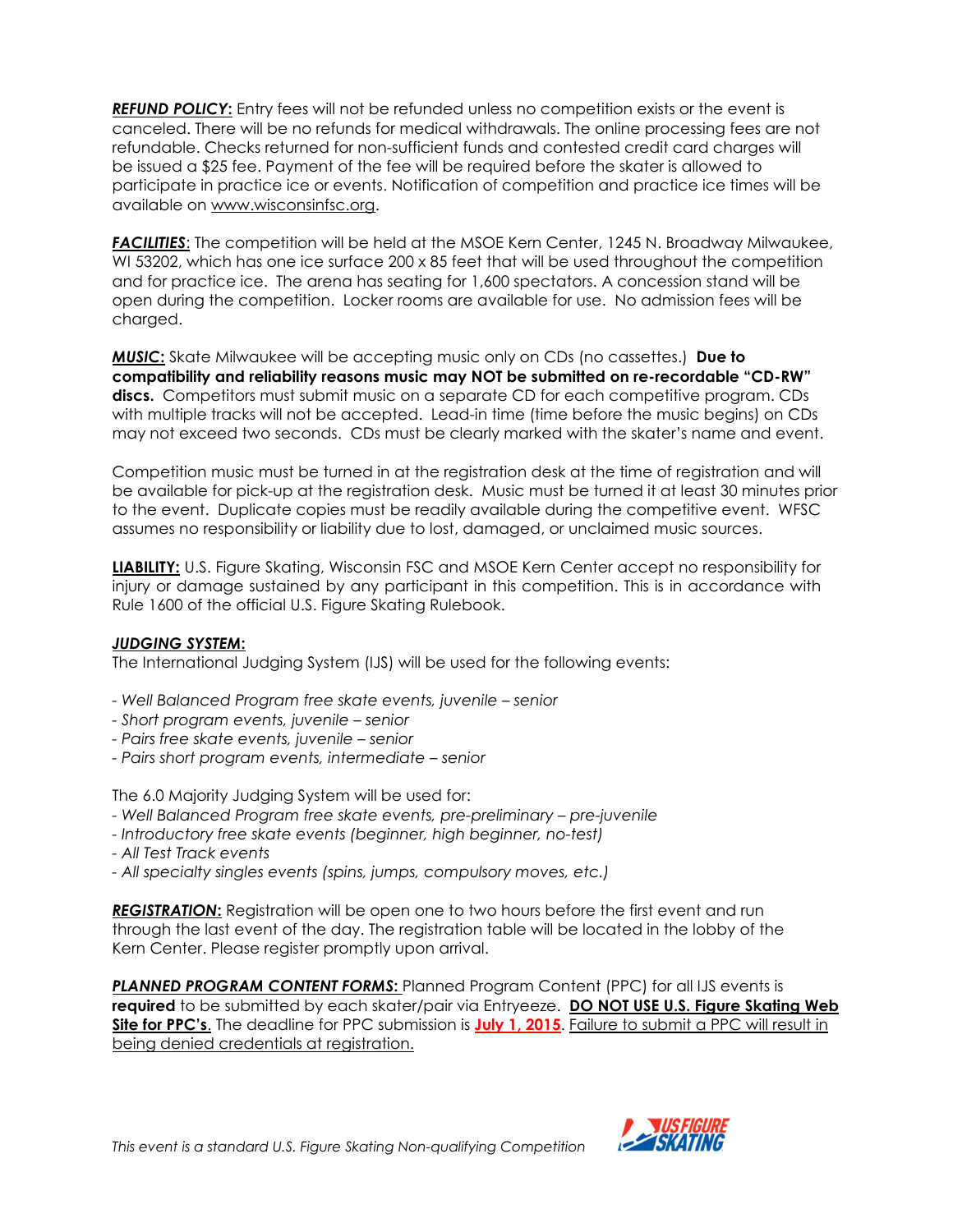**PRACTICE ICE:** Practice ice sessions will be \$10 for each 20-minute session and may be purchased online at www.wisconsinfsc.org. The practice ice schedule will be posted by June 22, 2015. If practice ice sessions are still available, they will be sold at the competition for \$15. No refunds will be issued for practice ice sessions, with the exception of those cancelled by Wisconsin FSC.

AWARDS: Awards will be presented to all first, second, third, and fourth place finishers in each flight. There will be no final rounds, except the Championship events. Trophies (instead of medals) will be presented to all first, second, and third place finishers in the Championship events.

**OFFICIAL NOTICES:** Posting of schedules and announcements will occur on the official message board located at the rink and shall constitute official notice to competitors, coaches, and officials. Updated information will also be posted on www.wisconsinfsc.org.

#### INFORMATION REGARDING COACHES:

U.S. Figure Skating Rule MR 5.11 Coach Compliance

In order to be granted access to work within U.S. Figure Skating sanctioned activities, each coach must complete the following requirements on an annual basis by July 1:

A. Must be a current full member of U.S. Figure Skating - either through a member club or as an individual member;

B. Must complete the coach registration process through the U.S. Figure Skating Members Only site, submit proper payment for the annual registration fee of \$30 and, if 18 years of age or older, successfully pass the background screen.

C. Must complete the appropriate CER courses (A, B, C or D) depending on the highest level of students being coached as of July 1. See rule MR 5.12.

D. Must submit proof of current general liability insurance with limits of \$1 million per occurrence/\$5 million aggregate.

For Basic Skills ONLY coaches - Any person, 18 and older, instructing in a U.S. Figure Skating Basic Skills Program must have successfully passed the annual background screen and be registered as a Basic Skills instructor member.

The local organizing committee/club will have a list of compliant coaches who are cleared for a credential at the competition. Coaches will need to check in at the event registration desk and show a government issued photo I.D. to receive a credential.

If a coach cannot provide a photo I.D. and is not on the list or cannot produce the necessary documents, he or she will not be allowed a credential – no exceptions. We strongly urge all coaches to have their cards with them. Non-credentialed coaches will not be permitted in the designated coaching area at rink side during events including practice sessions. Coaching at U.S. Figure Skating events without compliance is an ethics violation which is reported to U.S. Figure Skating and PSA.

For more information regarding Coach Compliance, please refer to: http://www.usfigureskating.org/Content/Coaching%20Compliance%20Toolkit.pdf

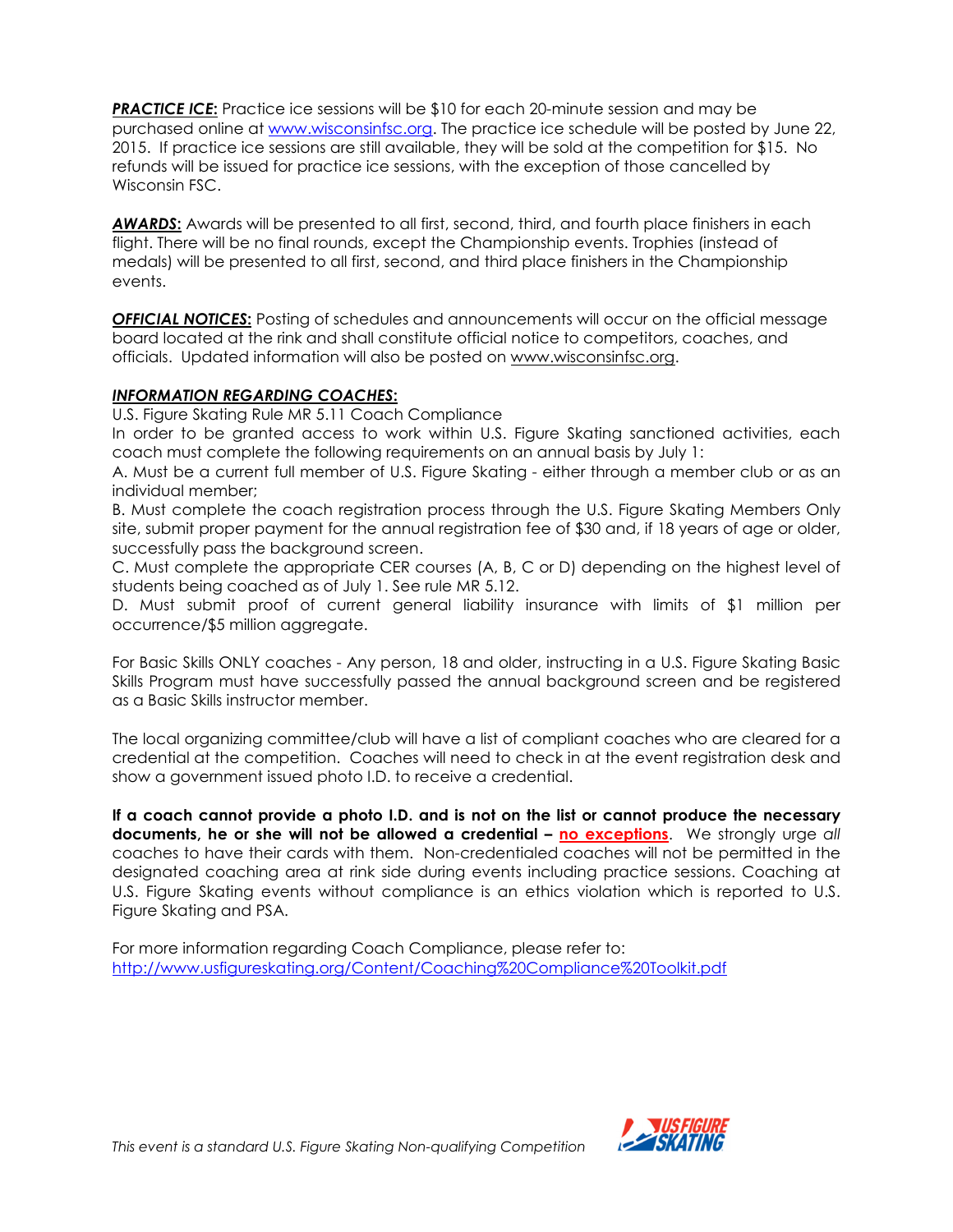## **CONTACT INFO:** If you have questions, please contact

#### Competition Chair: Diane Blacher Registrar: Contact Diane Blacher at 414-573-4018 Via email at sblacher@wi.rr.com or SkateMilwaukee@wisconsinfsc.org

Schedule: A tentative schedule will be posted on the website www.wisconsinfsc.org by June 22, 2015 and individual confirmation will be emailed to all registrants.

Hotel: If you'd like advice on finding local hotels please contact Skatemilwaukee@wisconsinfsc.org or go to www.wisconsinfsc.org. After going to the Skate Milwaukee page, click on Hotels.

## EVENTS OFFERRED

#### SINGLES FREE SKATING EVENTS:

See current rulebook or click here for current rules and requirements.

Illustration of Singles Free Skating Events:



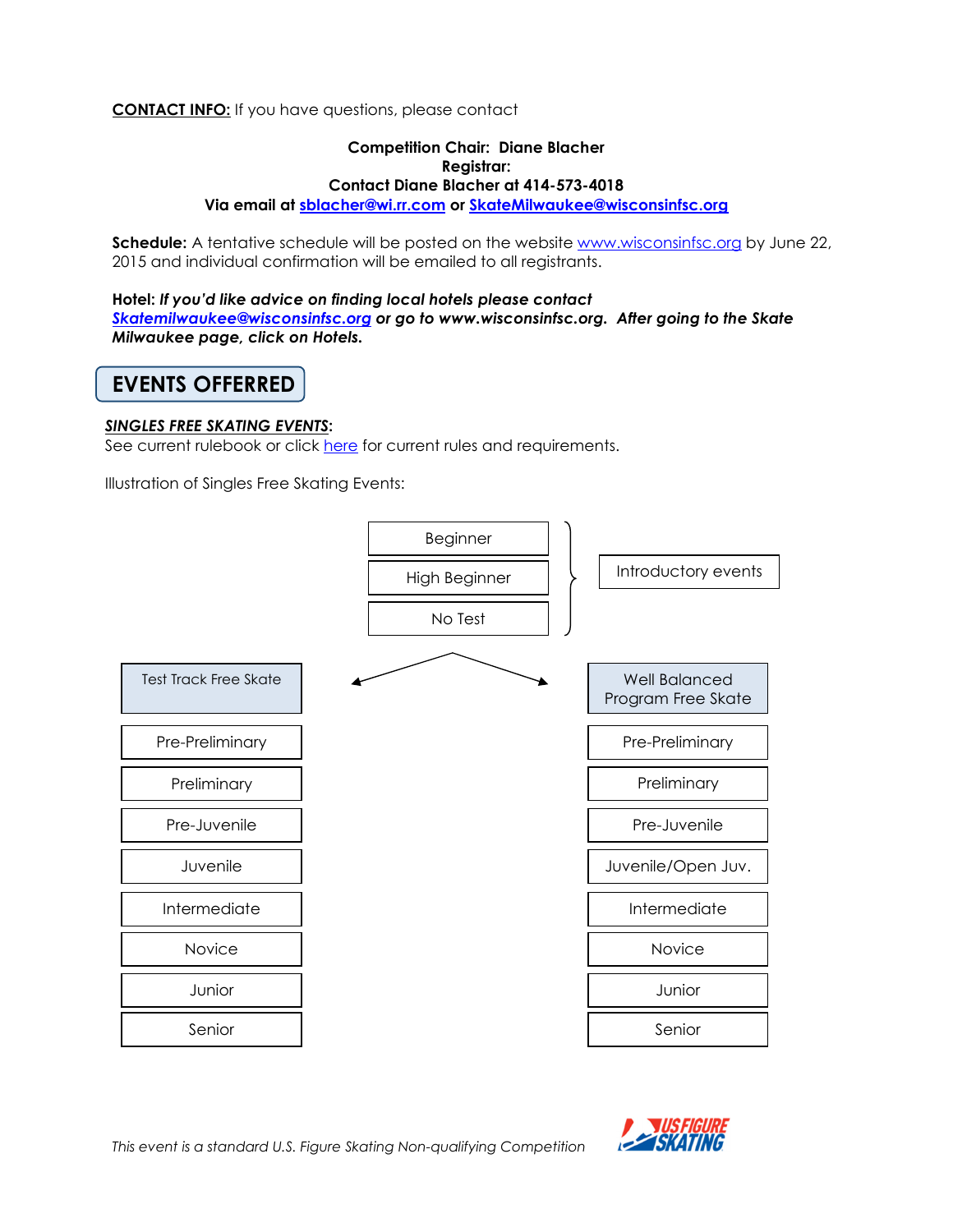## EVENT: Introductory Levels Free Skate Program

- 1. Skaters will skate to the music of their choice. Vocal music is permitted at all levels.
- 2. Level will be determined by the highest free skate test passed. Skaters may compete at the highest level they have passed, or skate up to one level higher.
- 3. Minimum number of spin revolutions are in parentheses following the spin description. Revolutions must be in position.

| Level                           | Jumps                                                                                                                                                                                                                                                                                                                                                                                                                                                                                      | Spins                                                                                                                                                                                                                                         | <b>Step Sequences</b>                                                                                                                                                                                                                       | Qualifications                                                                                                                         |  |
|---------------------------------|--------------------------------------------------------------------------------------------------------------------------------------------------------------------------------------------------------------------------------------------------------------------------------------------------------------------------------------------------------------------------------------------------------------------------------------------------------------------------------------------|-----------------------------------------------------------------------------------------------------------------------------------------------------------------------------------------------------------------------------------------------|---------------------------------------------------------------------------------------------------------------------------------------------------------------------------------------------------------------------------------------------|----------------------------------------------------------------------------------------------------------------------------------------|--|
| <b>Beginner</b><br>1:40 Maximum | Max. 5 jump elements:<br>Jumps with no more than<br>one-half rotation (front to<br>back or back to front).<br>Max. 2 jump sequences<br>$\bullet$<br>Max. 2 of any same jump<br>$\bullet$                                                                                                                                                                                                                                                                                                   | Max. 2 spins:<br>Two upright<br>$\bullet$<br>spins, no change<br>of foot, no flying<br>entry (Min. 3<br>revolutions)                                                                                                                          | Connecting moves<br>and steps should be<br>demonstrated<br>throughout the<br>program                                                                                                                                                        | Skaters may<br>not have<br>passed tests<br>higher than<br>U.S. Figure<br><b>Skating Basic</b><br>Skills free<br>skating badge<br>tests |  |
| High Beginner<br>1:40 Maximum   | Max. 5 jump elements:<br>Jumps with no more than<br>one-half rotation (front to<br>back or back to front<br>including half-loop)<br>Single rotation jumps:<br>$\bullet$<br>Salchow and toe loop<br>only.<br>Max. 2 jump combinations<br>$\bullet$<br>or sequences<br>Max. 2 of any same type<br>$\bullet$<br>jump.                                                                                                                                                                         | Max. 2 spins:<br>Two upright<br>spins, change of<br>foot optional, no<br>flying entry (Min.<br>3 revolutions)                                                                                                                                 | Connecting moves<br>and steps should be<br>demonstrated<br>throughout the<br>program                                                                                                                                                        | Skaters may<br>not have<br>passed tests<br>higher than<br>U.S. Figure<br><b>Skating Basic</b><br>Skills free<br>skating badge<br>tests |  |
| No-Test<br>1:40 Maximum         | Max. 5 jump elements:<br>Single jumps, with the<br>exception of the single<br>Axel, are allowed<br>Maximum of 2 jump<br>$\bullet$<br>combinations or<br>sequences<br>Jump combinations<br>$\bullet$<br>limited to 2 jumps<br>Jump sequences limited<br>$\bullet$<br>to a maximum of 3 single<br>jumps (half-loop is not<br>considered a single jump<br>at this level and may be<br>performed without<br>counting toward jump<br>limit)<br>No single Axels, double<br>jumps or triple jumps | Max. 2 spins:<br>Spins may<br>change feet<br>and/or position<br>Spins may start<br>$\bullet$<br>with a fly<br>Minimum 3 revs.<br>$\bullet$<br>Spins must be of<br>$\bullet$<br>a different<br>character (For<br>definition see<br>rule 4103E) | Step sequence*<br>Must use one-<br>half the ice<br>surface<br>Moves in the<br>$\bullet$<br>field and spiral<br>sequences are<br>permitted but<br>will not be<br>counted as<br>elements.<br>Jumps may be<br>included in the<br>step sequence |                                                                                                                                        |  |

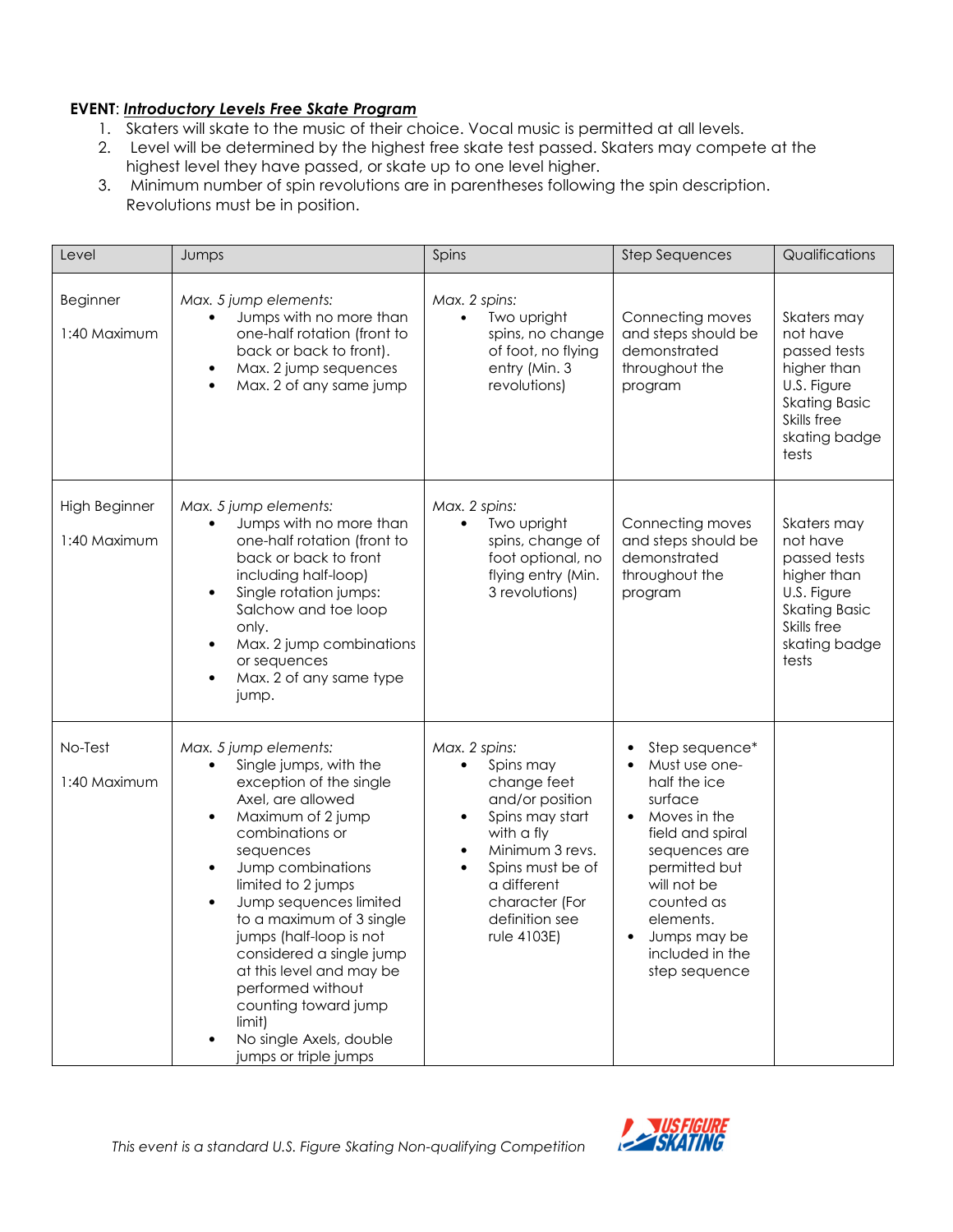## EVENT: Test Track Free Skate

1. Skaters may not enter both a Well-Balanced Free Skate event and a Test Track Free Skate event at the same non-qualifying competition.

2. Skaters will skate to the music of their choice. Vocal music is permitted at all levels.

3. Level will be determined by the highest Free Skate test passed. Skaters may compete at the highest level they have passed, or "skate up" to one level higher.

- 4. Minimum number of spin revolutions are in ( ) following the spin description. Revolutions must be in position.
- 5. The following deductions will be taken:
	- 0.1 from each mark for each technical element included that is not permitted in the event description.
	- 0.2 from the technical mark for each extra element included.
	- 0.1 from the technical mark for any spin that is less than the required minimum revolutions.

| Level                                 | Jumps                                                                                                                                                                                                                                                                                                                             | Spins                                                                                                                                                                                                                                                                                        | <b>Step Sequences</b>                                                                   | Qualifications                                                                                                                                                                                     |  |
|---------------------------------------|-----------------------------------------------------------------------------------------------------------------------------------------------------------------------------------------------------------------------------------------------------------------------------------------------------------------------------------|----------------------------------------------------------------------------------------------------------------------------------------------------------------------------------------------------------------------------------------------------------------------------------------------|-----------------------------------------------------------------------------------------|----------------------------------------------------------------------------------------------------------------------------------------------------------------------------------------------------|--|
| Pre-Preliminary<br>$1:30 +/- 10$ sec. | Maximum of 5 jump elements:<br>Jumps with not more<br>than one-half rotation<br>(front to back or back to<br>front including half-loop)<br>Single rotation jumps:<br>$\bullet$<br>Salchow, toe loop<br>and loop only.<br>Max. 2 jump<br>$\bullet$<br>combinations or<br>sequences<br>Max. 2 of any same<br>$\bullet$<br>type jump | Maximum of 2 spins:<br>Two spins of a<br>$\bullet$<br>different nature,<br>one position only.<br>No change of foot,<br>no flying entry. (Min.<br>3 revolutions)                                                                                                                              | Connecting<br>moves and steps<br>should be<br>demonstrated<br>throughout the<br>program | Skaters may not<br>have passed tests<br>higher than U.S.<br>Figure Skating<br>pre-preliminary<br>free skate test                                                                                   |  |
| Preliminary<br>$1:30 +/- 10$ sec.     | Maximum of 5 jump elements:<br>Jumps with not more<br>than one rotation (no<br>Axels).<br>Max. 2 jump<br>$\bullet$<br>combinations or<br>sequences<br>Max. 2 of any same<br>type jump                                                                                                                                             | Maximum of 2 spins:<br>One spin in one<br>$\bullet$<br>position; no change<br>of foot, no flying<br>entry. (Min. 3<br>revolutions)<br>One spin consisting<br>$\bullet$<br>of a front scratch to<br>back scratch; exit<br>on spinning foot not<br>mandatory. (Min. 3<br>revolutions per foot) | Connecting<br>moves and steps<br>should be<br>demonstrated<br>throughout the<br>program | Skaters must have<br>passed at least<br>the U.S. Figure<br>Skating pre-<br>preliminary free<br>skate test but<br>may not have<br>passed tests<br>higher than the<br>preliminary free<br>skate test |  |
| Pre-Juvenile<br>$2:00 + (-10 sec.$    | Maximum of 5 jump elements:<br>Jumps with not more<br>$\bullet$<br>than one rotation (no<br>Axels).<br>Max. 2 jump<br>$\bullet$<br>combinations or<br>sequences<br>Max. 2 of any same<br>$\bullet$<br>type jump                                                                                                                   | Maximum of 2 spins:<br>One spin in one<br>$\bullet$<br>position, no change<br>of foot (Min. 3<br>revolutions)<br>One combination<br>$\bullet$<br>spin: forward camel<br>spin to forward sit<br>spin; change of foot<br>optional (Min. 6<br>revolutions). Spins<br>may not fly.               | One step<br>sequence fully<br>utilizing ice<br>surface                                  | Skaters must have<br>passed at least<br>the U.S. Figure<br>Skating<br>preliminary free<br>skate test but<br>may not have<br>passed tests<br>higher than pre-<br>juvenile free skate<br>test        |  |



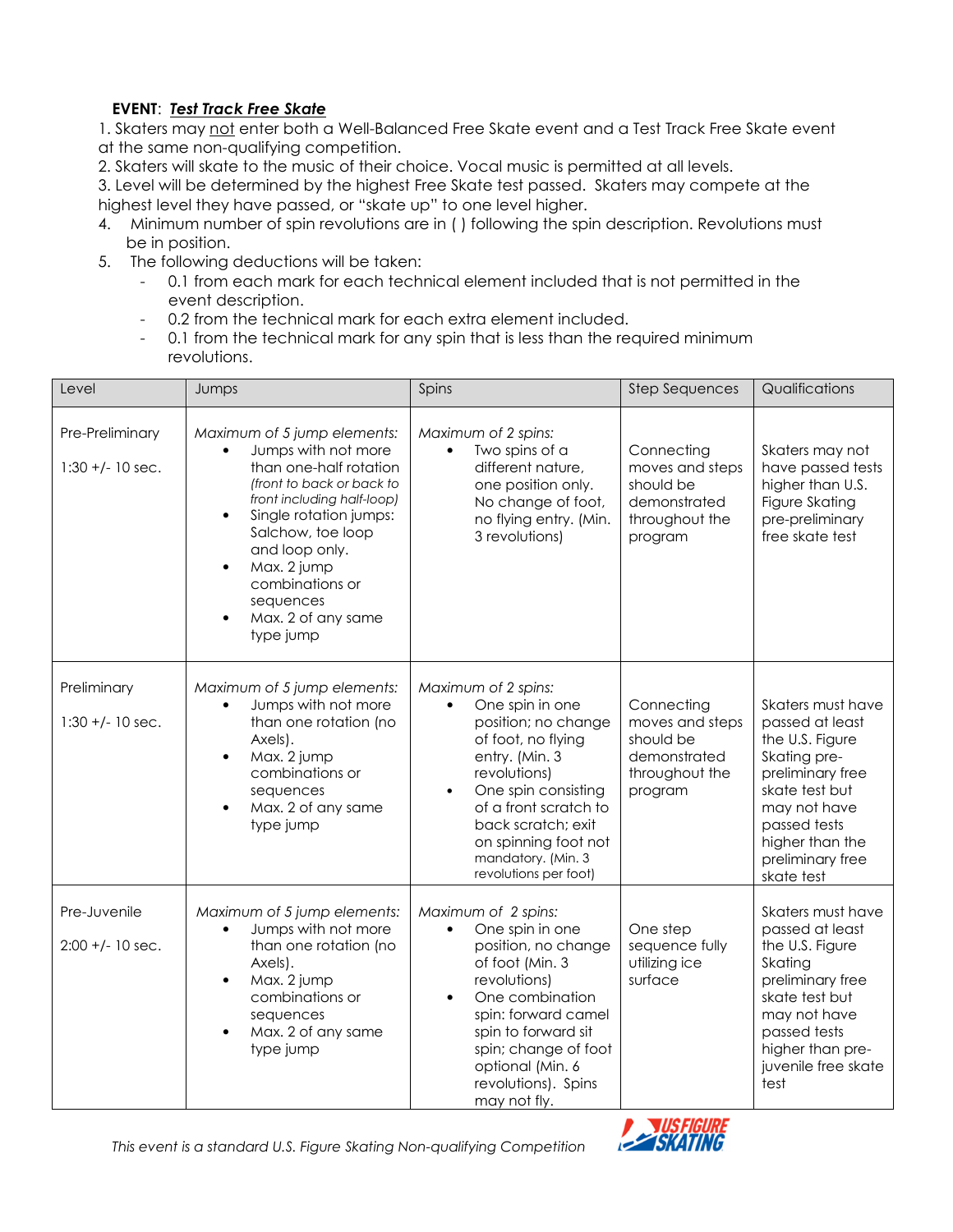| Juvenile<br>$2:15 +/- 10$ sec.                                        | Maximum of 5 jump elements:<br>Any single jumps,<br>$\bullet$<br>including Axel, are<br>permitted.<br>Max. 2 jump<br>$\bullet$<br>combinations or<br>sequences<br>Max. 2 of any same<br>$\bullet$<br>type jump                                                                                                   | Maximum of 2 spins:<br>One solo spin in one<br>$\bullet$<br>position, no change<br>of foot (Min. 4<br>revolutions).<br>One combination<br>$\bullet$<br>spin with one<br>change of foot and<br>at least one<br>change of position,<br>must include two of<br>the basic spin<br>positions. (Min. 4<br>revolutions per foot)<br>Only solo spin may fly | One step<br>sequence fully<br>utilizing ice<br>surface                                                                | Skaters must have<br>passed at least<br>the U.S. Figure<br>Skating pre-<br>juvenile free skate<br>test but may not<br>have passed tests<br>higher than<br>juvenile free skate<br>test |
|-----------------------------------------------------------------------|------------------------------------------------------------------------------------------------------------------------------------------------------------------------------------------------------------------------------------------------------------------------------------------------------------------|-----------------------------------------------------------------------------------------------------------------------------------------------------------------------------------------------------------------------------------------------------------------------------------------------------------------------------------------------------|-----------------------------------------------------------------------------------------------------------------------|---------------------------------------------------------------------------------------------------------------------------------------------------------------------------------------|
| Intermediate<br>$2:30 +/- 10$ sec.                                    | Maximum of 6 jump elements:<br>Any single jumps.<br>$\bullet$<br>Double jumps<br>$\bullet$<br>permitted: double<br>Salchow and double<br>toe loop.<br>Maximum of 3 jump<br>$\bullet$<br>combinations or<br>sequences<br>Max. 2 of any same<br>type jump                                                          | Maximum of 2 spins:<br>One must be a<br>$\bullet$<br>flying spin (min 5<br>revolutions),<br>One must be a<br>$\bullet$<br>combination spin<br>with at least one<br>change of foot and<br>at least one<br>change of position<br>(minimum 4<br>revolutions per<br>foot).                                                                              | One step<br>sequence fully<br>utilizing ice<br>surface                                                                | Skaters must have<br>passed at least<br>the U.S. Figure<br>Skating juvenile<br>free skate test but<br>may not have<br>passed tests<br>higher than<br>intermediate free<br>skate test  |
| Novice<br>Ladies: $3:00 +/-$<br>10 sec.<br>Men:<br>$3:30 +/- 10$ sec. | Maximum of 7 jump elements<br>for men and 6 for ladies:<br>Any single jumps.<br>$\bullet$<br>Double jumps<br>$\bullet$<br>permitted: double<br>Salchow, double toe<br>loop and double<br>loop.<br>Maximum of 3 jump<br>$\bullet$<br>combinations or<br>sequences<br>Max. 2 of any same<br>$\bullet$<br>type jump | Maximum of 3 spins, of a<br>different nature:<br>One must be a<br>combination spin<br>with at least one<br>change of foot and<br>at least one<br>change of position<br>(min 5 revs per foot)<br>The other spins are<br>$\bullet$<br>the option of the<br>skater (min 6<br>revolutions per foot)<br>All spins may fly<br>$\bullet$                   | One step<br>sequence or<br>spiral sequence<br>fully utilizing ice<br>surface<br>(see rule 4104 &<br>4105 for remarks) | Skaters must have<br>passed at least<br>the U.S. Figure<br>Skating<br>intermediate free<br>skate test but<br>may not have<br>passed tests<br>higher than<br>novice free skate<br>test |
| Junior<br>Ladies: 3:30 +/-<br>10 sec.<br>Men:<br>$4:00 +/- 10$ sec.   | Maximum of 8 jump elements<br>for men and 7 for ladies:<br>Any single jumps.<br>$\bullet$<br>Double jumps<br>$\bullet$<br>permitted: double<br>Salchow, double toe<br>loop, double loop<br>and double flip                                                                                                       | Maximum of 3 spins of a<br>different nature:<br>One spin in one<br>$\bullet$<br>position (Min. 6<br>revolutions)<br>One flying spin (Min.<br>$\bullet$<br>6 revolutions)<br>One combination<br>$\bullet$                                                                                                                                            | One step<br>sequence fully<br>utilizing ice<br>surface<br>(See rule 4105 for                                          | Skaters must have<br>passed at least<br>the U.S. Figure<br>Skating novice<br>free skate test but<br>may not have                                                                      |

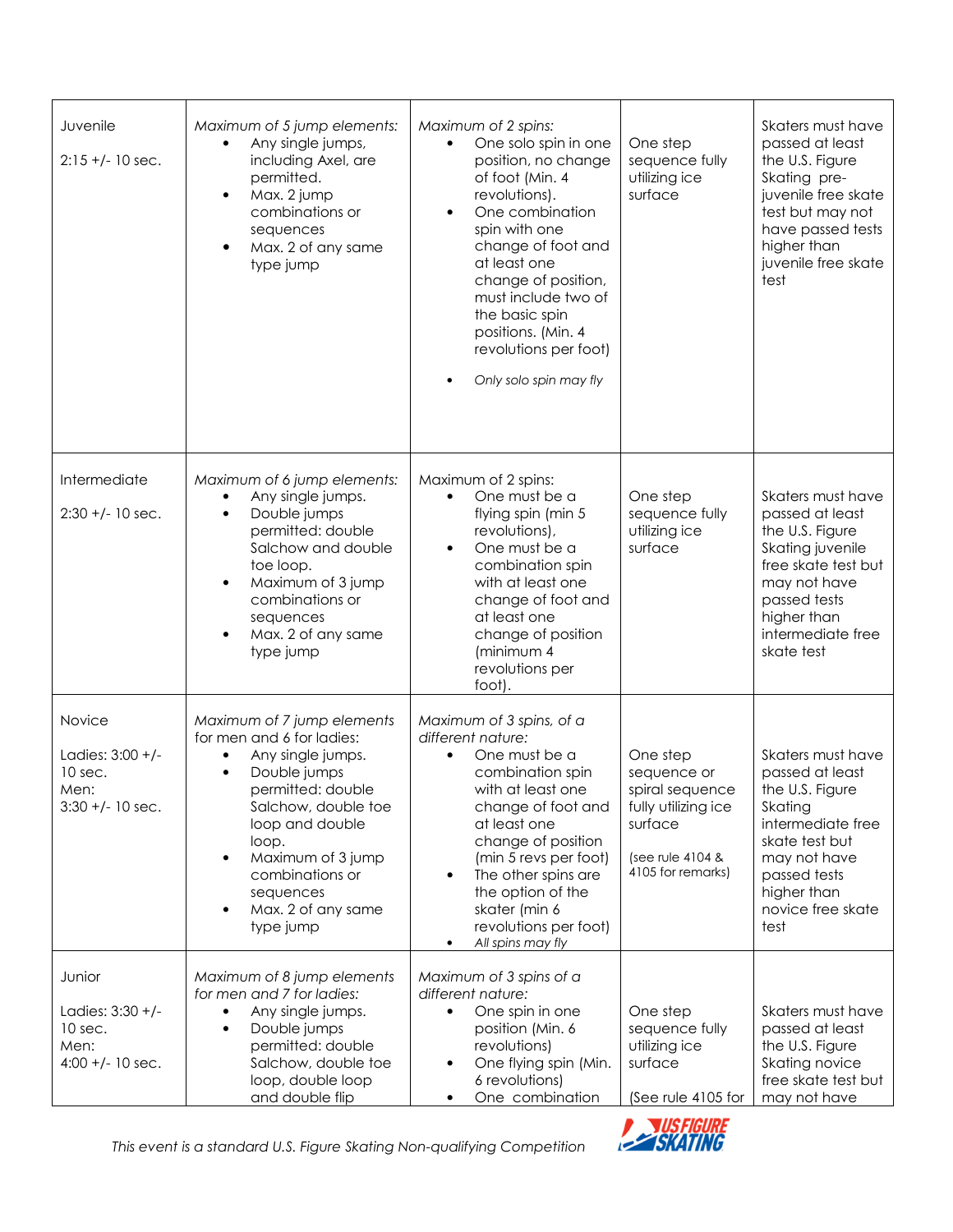|                                                                     | Maximum of 3 jump<br>$\bullet$<br>combinations or<br>sequences<br>Max. 2 of any same<br>$\bullet$<br>type jump                                                                                                                                                                                                                                                       | spin consisting of all<br>three basic<br>positions and one<br>change of foot (2<br>per position, min. 5)<br>revolutions per foot)                                                                                                                                                                                                                 | remarks)                                                                                                                                                                                                                                                                                                                                        | passed tests<br>higher than junior<br>free skate test                                        |
|---------------------------------------------------------------------|----------------------------------------------------------------------------------------------------------------------------------------------------------------------------------------------------------------------------------------------------------------------------------------------------------------------------------------------------------------------|---------------------------------------------------------------------------------------------------------------------------------------------------------------------------------------------------------------------------------------------------------------------------------------------------------------------------------------------------|-------------------------------------------------------------------------------------------------------------------------------------------------------------------------------------------------------------------------------------------------------------------------------------------------------------------------------------------------|----------------------------------------------------------------------------------------------|
| Senior<br>Ladies: 4:00 +/-<br>10 sec.<br>Men:<br>$4:30 +/- 10$ sec. | Maximum of 8 jump elements<br>for men and 7 for ladies:<br>Any single jumps.<br>$\bullet$<br>Must include at least<br>$\bullet$<br>four different double<br>jumps, one must be a<br>double Lutz.<br>Triple jumps are not<br>$\bullet$<br>permitted<br>Maximum of 3 jump<br>$\bullet$<br>combinations or<br>sequences<br>Max. 2 of any same<br>$\bullet$<br>type jump | Maximum of 3 spins of a<br>different nature:<br>One spin in one<br>$\bullet$<br>position (Min. 6<br>revolutions)<br>One flying spin (Min.<br>$\bullet$<br>6 revolutions)<br>One combination<br>$\bullet$<br>spin consisting of all<br>three basic spin<br>positions and one<br>change of foot (2<br>per position, min. 5<br>revolutions per foot) | Men:<br>Two different<br>step sequences,<br>one being of<br>advanced<br>difficulty, both<br>fully utilizing the<br>ice surface.<br>(See rule 4105 for<br>remarks)<br>Ladies:<br>One step<br>sequence of<br>advanced<br>difficulty,<br>covering the full<br>ice surface and<br>one spiral<br>sequence. (See<br>rule 4104 & 4105<br>for remarks.) | Skaters must have<br>passed at least<br>the U.S. Figure<br>Skating junior free<br>skate test |

## EVENT: Well Balanced Program Free Skate

1. Skaters may not enter both a Well Balanced Free Skate event and a Test Track Free Skate event at the same nonqualifying competition.

2. Skaters will skate to the music of their choice. Vocal music is permitted .

3. Level will be determined by the highest free skate test passed. Skaters may compete at the highest level they have passed, or skate up to one level higher.

4. Either IJS or the 6.0 judging system may be used for this event.

5. All relevant and appropriate IJS rules will be used. Coaches and athletes are expected to be aware of these rules by reading the documents on www.usfigureskating.org, under "Technical Information," then "Singles/Pairs"

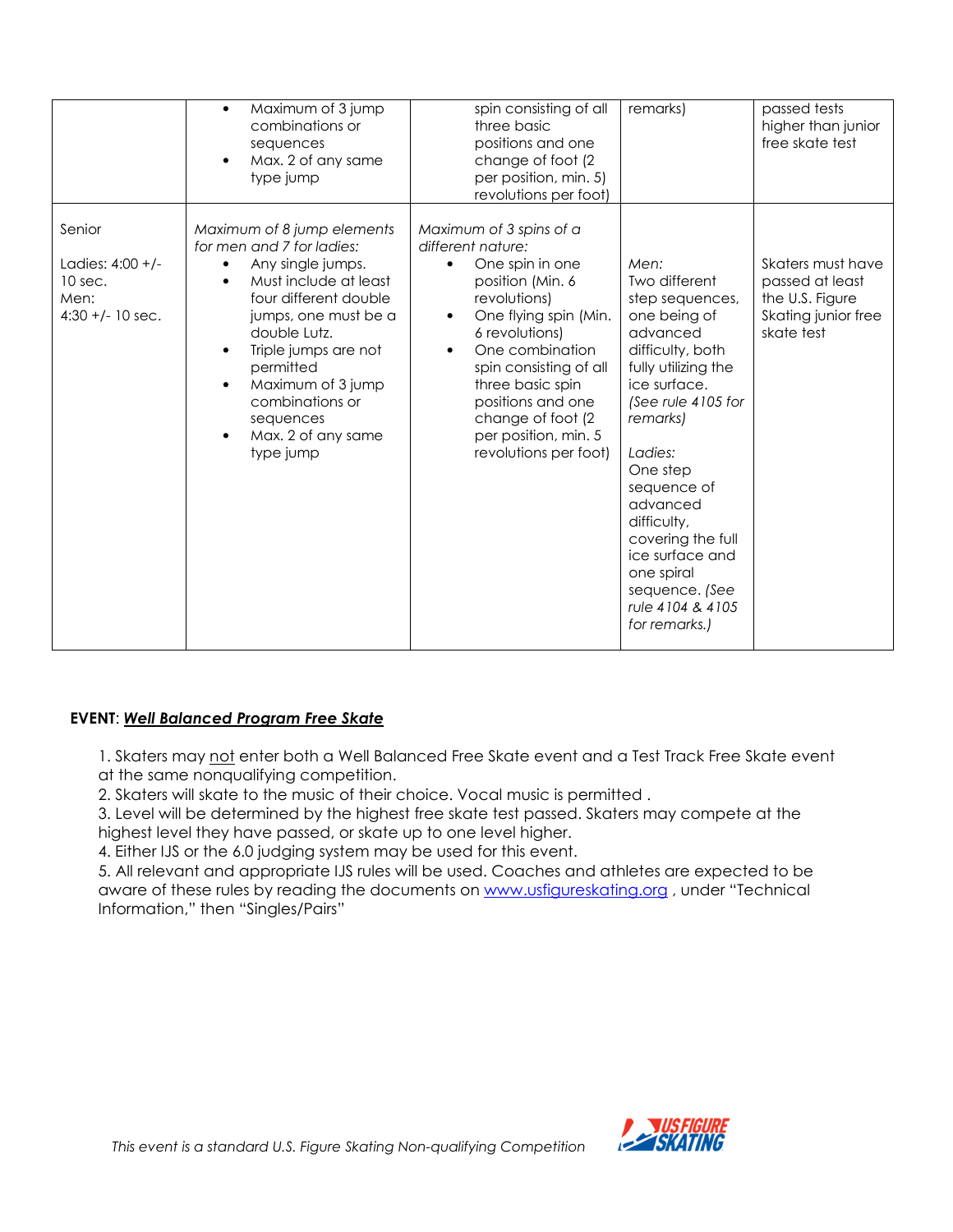| Level               | Time                                                        | Jumps                                                                                                                                                                                                                                                                                                                                                                                                                                                                                                                                                                                                                                                                                                                                                                                                                                                         | Spins                                                                                                                                                                                             | Step<br>Sequences                                                                                                                                                                                                                                       |
|---------------------|-------------------------------------------------------------|---------------------------------------------------------------------------------------------------------------------------------------------------------------------------------------------------------------------------------------------------------------------------------------------------------------------------------------------------------------------------------------------------------------------------------------------------------------------------------------------------------------------------------------------------------------------------------------------------------------------------------------------------------------------------------------------------------------------------------------------------------------------------------------------------------------------------------------------------------------|---------------------------------------------------------------------------------------------------------------------------------------------------------------------------------------------------|---------------------------------------------------------------------------------------------------------------------------------------------------------------------------------------------------------------------------------------------------------|
| Pre-<br>Preliminary | 1:40<br>Max                                                 | Maximum of 5 jump elements:<br>a) Any single jumps, including Axel,<br>allowed.<br>Max. 2 jump combinations or<br>b)<br>sequences<br>Jump combinations are limited to<br>$\circ$<br>2 jumps.<br>Jump sequences are limited to a<br>d)<br>max. of 3 single jumps $\frac{1}{2}$ loop is<br>not considered a single jump.)<br>Axel may be repeated as an<br>e)<br>individual jump, as part of a jump<br>combination or jump sequence.<br>Max of 2 Axels.<br>No double or triple jumps.<br>f)                                                                                                                                                                                                                                                                                                                                                                     | Maximum of 2 spins:<br>a) Spins must be of a<br>different nature<br>b) Spins may change<br>feet and/or position.<br>Spins may start with a<br>$\mathsf{C}$<br>fly.<br>Min. of 3 revolutions<br>d) | One step<br>sequenced<br>that must use<br>$\frac{1}{2}$ of the ice<br>surface.<br>Moves in the<br>field and<br>spiral<br>sequences<br>are permitted<br>but will not be<br>counted as<br>elements<br>Jumps may<br>be included in<br>the step<br>sequence |
| Preliminary         | 1:30<br>$+/- 10$<br>sec.<br>Vocal<br>music<br>permi<br>tted | Maximum of 5 jump elements:<br>One must be an Axel or waltz-<br>a)<br>jump.<br>Max. 2 jump combinations or<br>b)<br>sequences<br>Jump combinations limited to 2<br>$\subset$<br>jumps<br>Jump sequences are limited to a<br>d)<br>max. of 3 single jumps<br>$\frac{1}{2}$ loop is<br>not considered a single jump.)<br>Only 2 different double jumps may<br>e)<br>be attempted, selected from:<br>double Salchow, double toe-loop,<br>double loop)<br>Axel and chosen double jumps<br>f<br>may be repeated as individual<br>jumps, as part of jump<br>combinations or jump sequences,<br>but no axel or double jump may<br>be repeated more than once.<br>Number of single jumps is not<br>g)<br>limited provided the maximum<br>number of jump elements allowed<br>is not exceeded.<br>No double flips, double Lutzes,<br>h)<br>double Axels or triple jumps | Maximum of 2 spins:<br>a) Spins must be of a<br>different nature<br>b) Spins may change<br>feet and/or position.<br>Spins may start with a<br>$\mathsf{C}$<br>fly.<br>Min. of 3 revolutions<br>d) | One step<br>sequenced<br>that must use<br>$\frac{1}{2}$ of the ice<br>surface.<br>Moves in the<br>field and<br>spiral<br>sequences<br>are permitted<br>but will not be<br>counted as<br>elements<br>Jumps may<br>be included in<br>the step<br>sequence |

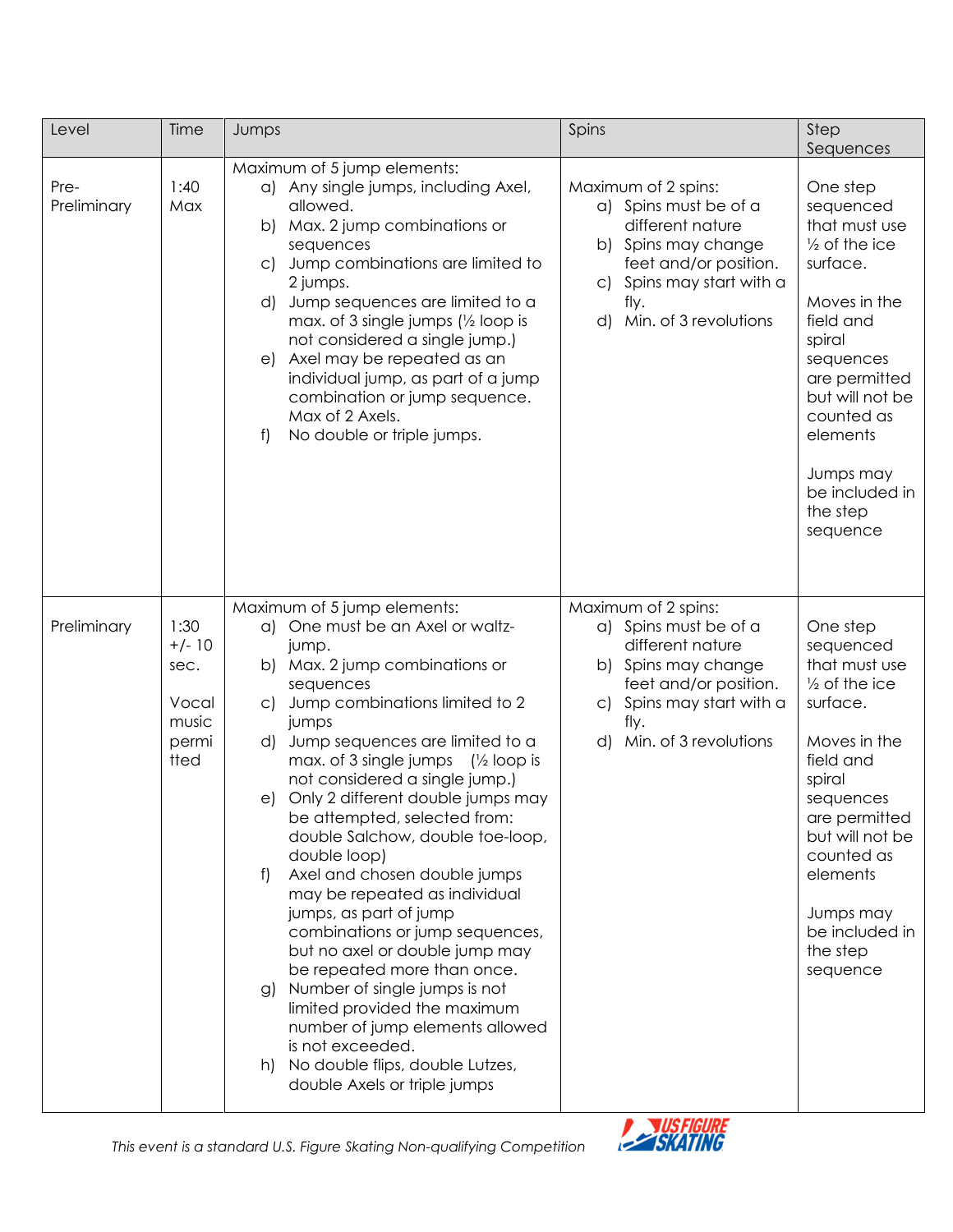|              |                          | Maximum of 5 jump elements:<br>Maximum of 2 spins:                                                                                                                                                                                                                                                                                                                                                                                                                                                                                                                                                                                                                                                                                                                                                                                                                                                                                                                                                                                                                                                                                                                |  |
|--------------|--------------------------|-------------------------------------------------------------------------------------------------------------------------------------------------------------------------------------------------------------------------------------------------------------------------------------------------------------------------------------------------------------------------------------------------------------------------------------------------------------------------------------------------------------------------------------------------------------------------------------------------------------------------------------------------------------------------------------------------------------------------------------------------------------------------------------------------------------------------------------------------------------------------------------------------------------------------------------------------------------------------------------------------------------------------------------------------------------------------------------------------------------------------------------------------------------------|--|
| Pre-Juvenile | 2:00<br>$+/- 10$<br>sec. | a) One must be an Axel or waltz -<br>a) 1 spin combination;<br>One step<br>with or without<br>sequence<br>jump.<br>fully utilizing<br>Max. 2 jump combinations or<br>change of foot*, may<br>b)<br>ice surface.<br>fly.<br>sequences<br>Jump combinations limited to 2<br>b) 1 spin with only 1<br>$\mathsf{C}$<br>position*, may fly, no<br>Moves in the<br>jumps<br>change of foot<br>Jump sequences are limited to a<br>field and<br>d)<br>max. of 3 single or double jumps. (<br>Min. 4 revolutions.; 6<br>spiral<br>$\mathsf{C}$<br>revolutions for combo<br>$\frac{1}{2}$ loop is not considered a single<br>sequences<br>d) Spins must be of a<br>are permitted<br>jump at this level.)<br>e) Axel and no more than 3 different<br>different nature<br>but will not be<br>double jumps may be repeated as<br>counted as<br>Individual jumps, as part of jump<br>elements<br>combination or jump sequence.<br>No axel or double jump may be<br>Jumps may<br>be included in<br>repeated more than once.<br>Number of single jumps is not<br>the step<br>f)<br>limited provided the maximum<br>sequence<br>number of jump elements allowed<br>is not exceeded |  |
| Juvenile     | 2:15<br>$+/- 10$<br>sec. | Maximum of 5 jump elements:<br>Maximum of 2 spins:<br>One must be an Axel-type jump*<br>a) 1 spin combination;<br>One<br>a)<br>with/without change<br>Max. 2 jump combinations or<br>choreographi<br>b)<br>of foot*<br>c step<br>sequences<br>Jump combinations limited to 2<br>b) 1 spin with only 1<br>sequence<br>$\subset$<br>position; no change<br>fully utilizing<br>jumps<br>of foot*<br>ice surface.<br>d) Number of jumps in jump<br>sequence is not limited<br>Both spins may start<br>$\subset$<br>No more than 3 double jumps may<br>with a fly<br>e)<br>d) Min. 5 revolutions; 8<br>be repeated (1 each), and if<br>revolutions. for<br>repeated, at least one attempt<br>must be part of combination or<br>combination<br>sequence. Max 2 of same double<br>e) Min. 2 revolutions in<br>position<br>jump.<br>f) No triple jumps<br>f) Spins must be of a<br>different nature                                                                                                                                                                                                                                                                       |  |
| Intermediate | 2:30<br>$+/- 10$<br>sec. | Maximum of 2 spins:<br>Maximum of 6 jump elements:<br>a) 1 must be an Axel-type jump*<br>a) 1 spin combination;<br>One<br>b) Max 3 jump combinations<br>w/without change of<br>choreographi<br>(combos) or sequences<br>foot*<br>c step<br>Jump combinations limited to 2<br>1 spin with only 1<br>b)<br>sequence<br>C)<br>jumps, but one 3-jump combo is<br>position; no change<br>fully utilizing<br>of foot*<br>ice surface.<br>permitted<br>d) Number of jumps in jump<br>Both spins may start<br>C)<br>sequence is not limited<br>with a fly<br>d) Min. 5 revolutions; 8<br>No more than 3 double/triple<br>e)<br>revolutions. for<br>jumps may be repeated; only 1<br>repeat may be a triple. Double or<br>combo<br>Min. 2 revolutions. in<br>triple jump repeated only in<br>e)<br>combo or sequence. Max. 2 of the<br>position<br>same double or triple.<br>Spins must be of a<br>f)                                                                                                                                                                                                                                                                      |  |

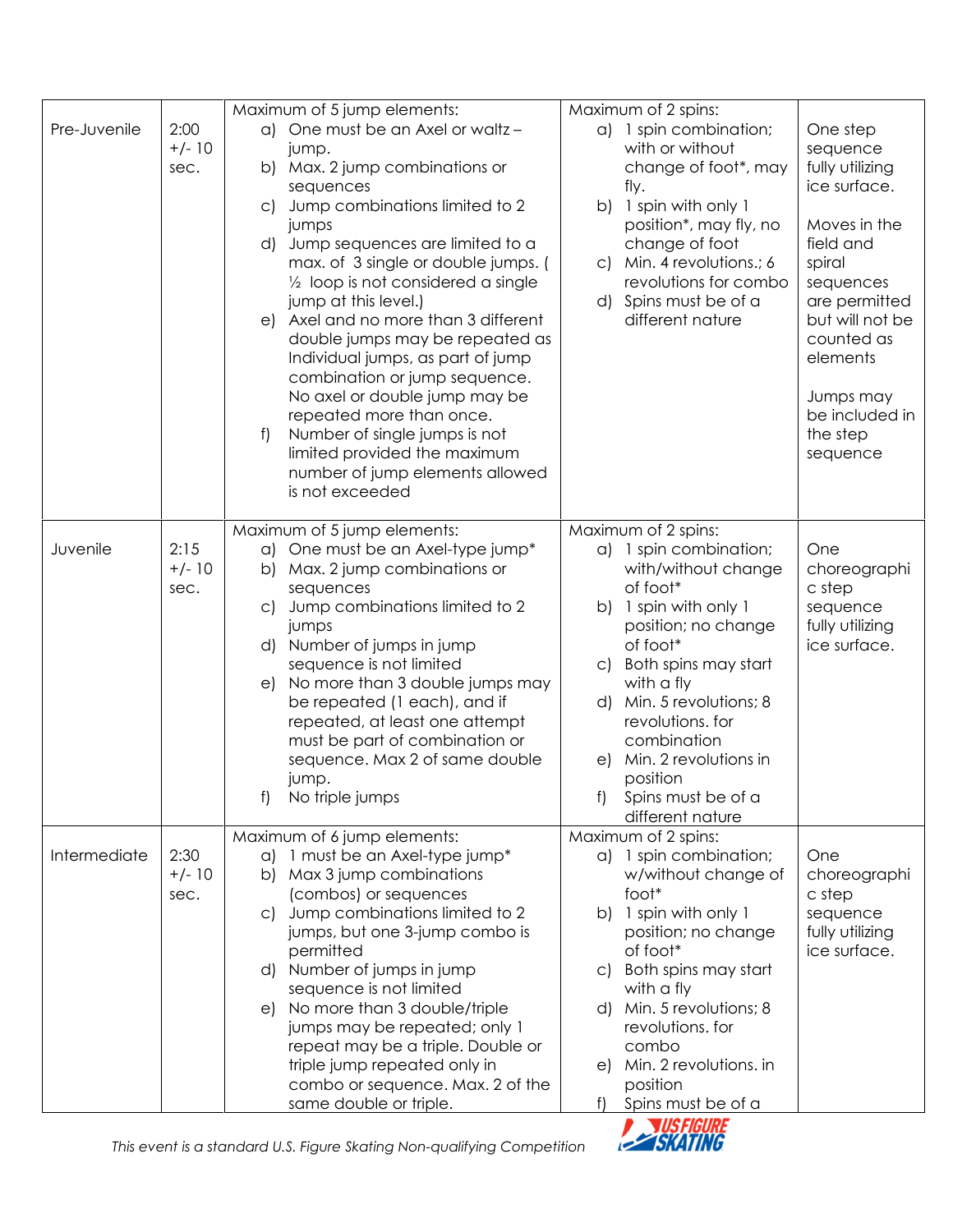|                      |                          |                                                                                                                                                                                                                                                                                                                                                                                                                                                                                                                                                                                                      | different nature                                                                                                                                                                                                                                                                                                                                                                                                                                                     |                                                                           |
|----------------------|--------------------------|------------------------------------------------------------------------------------------------------------------------------------------------------------------------------------------------------------------------------------------------------------------------------------------------------------------------------------------------------------------------------------------------------------------------------------------------------------------------------------------------------------------------------------------------------------------------------------------------------|----------------------------------------------------------------------------------------------------------------------------------------------------------------------------------------------------------------------------------------------------------------------------------------------------------------------------------------------------------------------------------------------------------------------------------------------------------------------|---------------------------------------------------------------------------|
| Novice<br>Ladies     | 3:00<br>$+/- 10$<br>sec. | Maximum of 6 jump elements:<br>a) One must be an Axel-type jump*<br>Max. 3 jump combinations<br>b)<br>(combos) or sequences<br>Jump combinations limited to 2<br>$\mathsf{C}$<br>jumps, but one 3-jump combo is<br>permitted<br>d) Number of jumps in jump<br>sequence is not limited<br>No more than 2 jumps that are $2\frac{1}{2}$<br>e)<br>or 3 revolutions may be repeated.<br>If double Axel or triple jumps<br>repeated, at least one attempt<br>must be part of a jump<br>combination or sequence.<br>No more than two of the same<br>f<br>type or double or triple jump may<br>be attempted | Maximum of 3 spins:<br>a) Spins must be of a<br>different nature<br>b) 1 flying entry with no<br>change of foot or<br>position*<br>c) 1 spin combination;<br>w/without change of<br>foot*<br>d) 3rd spin is option of<br>skater<br>e) Min. 6 revolutions; 10<br>revolutions. for<br>combo<br>Min. 2 revolutions. in<br>f)<br>position<br>g) Spins may change<br>feet and start with a<br>fly, except for the<br>flying spin with no<br>change of foot or<br>position | One leveled<br>step<br>sequence<br>Fully utilizing<br>the ice<br>surface  |
| Novice<br>Men        | 3:30<br>$+/- 10$<br>sec. | Maximum of 7 jump elements:<br>One must be an Axel-type jump*<br>a)<br>b) Max. 3 jump combinations<br>(combos) or sequences<br>Combos limited to 2 jumps, but<br>C)<br>one 3-jump combo is permitted<br>Number of jumps in jump<br>d)<br>sequence is not limited<br>One double Axel and two<br>e)<br>different triple jumps may be<br>repeated, at least one attempt<br>must be part of jump combination<br>or sequence.<br>f)<br>No more than two of the same<br>type of double or triple may be<br>attempted.                                                                                      | Maximum of 3 spins:<br>a) Spins must be of a<br>different nature<br>b) 1 flying entry with no<br>change of foot or<br>position*<br>c) 1 spin combination;<br>with or without<br>change of foot*<br>d) 3rd spin is option of<br>skater<br>e) Min. 6 revolutions; 10<br>revolutions for combo<br>f) Min. 2 revolutions in<br>position<br>g) Spins may change<br>feet and start with a<br>fly, except for the<br>flying spin with no<br>change of foot or<br>position   | One leveled<br>step<br>sequence<br>Fully utilizing<br>the ice<br>surface. |
| <b>Junior Ladies</b> | 3:30<br>$+/- 10$<br>sec. | Maximum of 7 jump elements:<br>One must be an Axel-type jump *<br>a)<br>b) Max. 3 jump combinations<br>(combos) or sequences<br>c) Combos limited to 2 jumps, but<br>one 3-jump combo is permitted<br>Number of jumps in jump<br>d)<br>sequence is not limited                                                                                                                                                                                                                                                                                                                                       | Maximum of 3 spins:<br>1 flying entry*<br>a)<br>1 spin combination;<br>b)<br>with or without<br>change of foot*<br>1 spin with only 1<br>C)<br>position *<br>d) Min. 6 revolutions; 10                                                                                                                                                                                                                                                                               | One leveled<br>step<br>sequence<br>Fully utilizing<br>the ice<br>surface. |

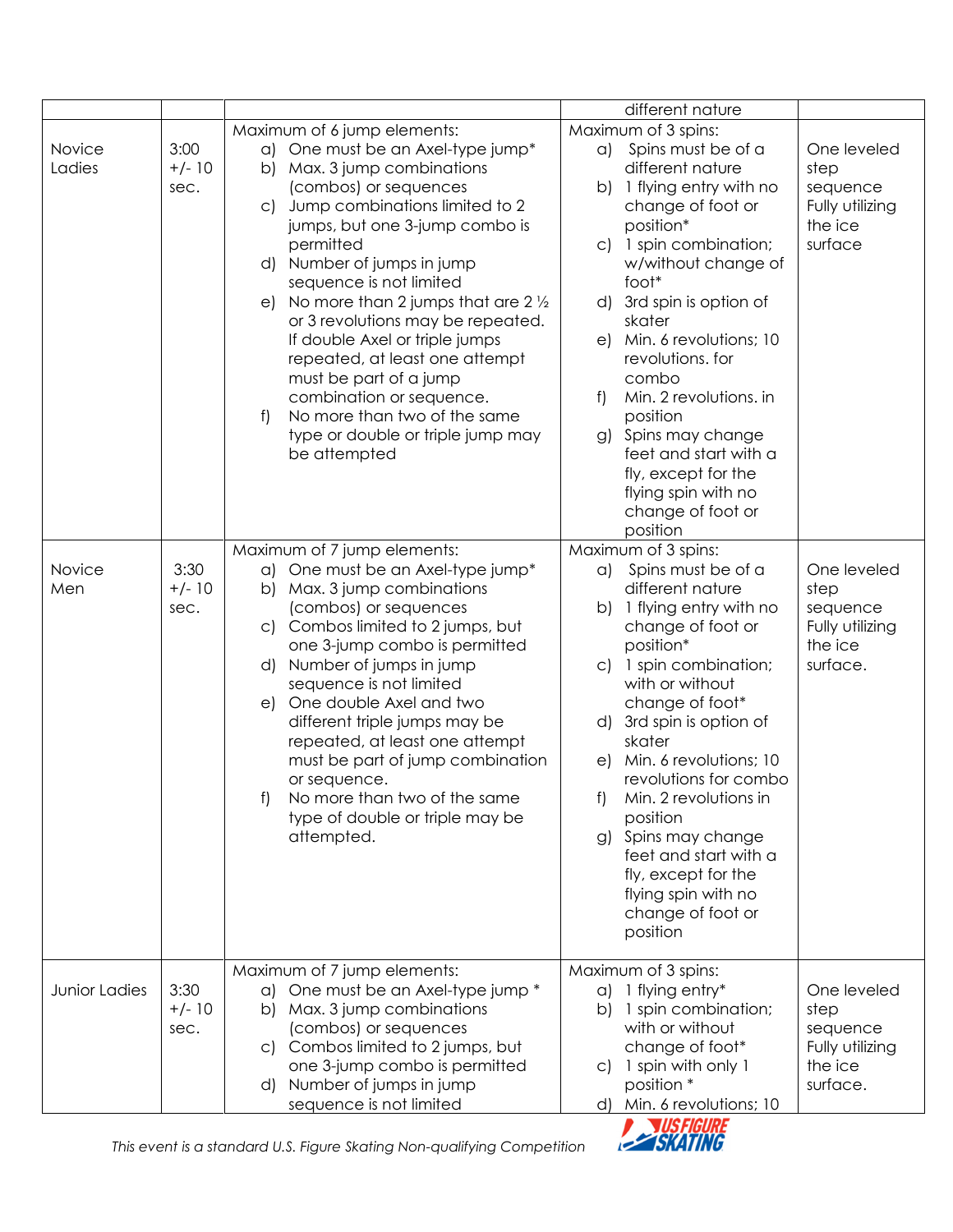|               |                          | 2 triples or quads may be<br>e)<br>repeated, but must be in combo<br>or sequence<br>f<br>Maximum of any double jump,<br>including double Axels as solo<br>jump or in combo/sequence                                                                                                                                                                                                                                                                            | revs. for combo<br>e) Min. 2 revolutions in<br>position<br>f<br>All spins may change<br>feet and start with a<br>fly<br>g) Spins must be of a<br>different nature                                                                                                                                                                                                                                                                                                                                      |
|---------------|--------------------------|----------------------------------------------------------------------------------------------------------------------------------------------------------------------------------------------------------------------------------------------------------------------------------------------------------------------------------------------------------------------------------------------------------------------------------------------------------------|--------------------------------------------------------------------------------------------------------------------------------------------------------------------------------------------------------------------------------------------------------------------------------------------------------------------------------------------------------------------------------------------------------------------------------------------------------------------------------------------------------|
| Junior Men    | 4:00<br>$+/- 10$<br>sec. | Maximum of 8 jump elements:<br>One must be an Axel-type jump *<br>$\alpha$<br>Max. 3 jump combinations or<br>b)<br>sequences<br>Combos limited to 2 jumps, but<br>C)<br>one 3-jump combo is permitted<br>Number of jumps in jump<br>d)<br>sequence is not limited<br>2 triples or quads may be<br>e)<br>repeated, but must be in combo<br>or sequence<br>Maximum of any double jump,<br>f)<br>including double Axels as solo<br>jump or in combo/sequence      | Maximum of 3 spins:<br>a) 1 flying entry*<br>One leveled<br>1 spin combination;<br>b)<br>step<br>with or without<br>sequence<br>change of foot*<br>Fully utilizing<br>the ice<br>1 spin with only 1<br>$\mathsf{C}$<br>position *<br>surface.<br>d) Min. 6 revolutions; 10<br>revs. for combo<br>Min. 2 revolutions in<br>e)<br>position<br>All spins may change<br>f)<br>feet and start with a<br>fly<br>g) Spins must be of a<br>different nature                                                    |
| Senior Ladies | 4:00<br>$+/- 10$<br>sec. | Maximum of 7 jump elements:<br>One must be an Axel-type jump *<br>$\alpha$<br>Max. 3 jump combinations or<br>b)<br>sequences<br>Combos limited to 2 jumps, but<br>$\circ$<br>one 3-jump combo is permitted<br>Number of jumps in jump<br>d)<br>sequence is not limited<br>2 triples or quads may be<br>e)<br>repeated, but must be in combo<br>or sequence<br>Maximum of any double jump,<br>f)<br>including double Axels as solo<br>jump or in combo/sequence | Maximum of 3 spins:<br>a) 1 flying entry*<br>One leveled<br>1 spin combination;<br>b)<br>step<br>with or without<br>sequence<br>change of foot*<br>One<br>1 spin with only 1<br>choreographi<br>$\mathsf{C}$<br>position *<br>C<br>Min. 6 revolutions; 10<br>d)<br>sequence<br>revolutions for combo<br>Fully utilizing<br>Min. 2 revolutions in<br>the ice<br>e)<br>position<br>surface<br>All spins may change<br>f)<br>feet and start with a<br>fly<br>Spins must be of a<br>g)<br>different nature |
| Senior Men    | 4:30<br>$+/- 10$<br>sec. | Maximum of 8 jump elements:<br>One must be an Axel-type jump *<br>a)<br>Max. 3 jump combinations or<br>b)<br>sequences<br>c) Combos limited to 2 jumps, but<br>one 3-jump combo is permitted<br>Number of jumps in jump<br>d)<br>sequence is not limited<br>2 triples or quads may be<br>e)<br>repeated, but must be in combo<br>or sequence                                                                                                                   | Maximum of 3 spins:<br>a) 1 flying entry*<br>One leveled<br>1 spin combination;<br>b)<br>step<br>with or without<br>sequence<br>change of foot*<br>One<br>c) 1 spin with only 1<br>choreographi<br>position *<br>$\mathsf C$<br>d) Min. 6 revolutions; 10<br>sequence<br>revolutions for combo<br>Fully utilizing<br>Min. 2 revolutions in<br>the ice<br>e)<br>position<br>surface                                                                                                                     |

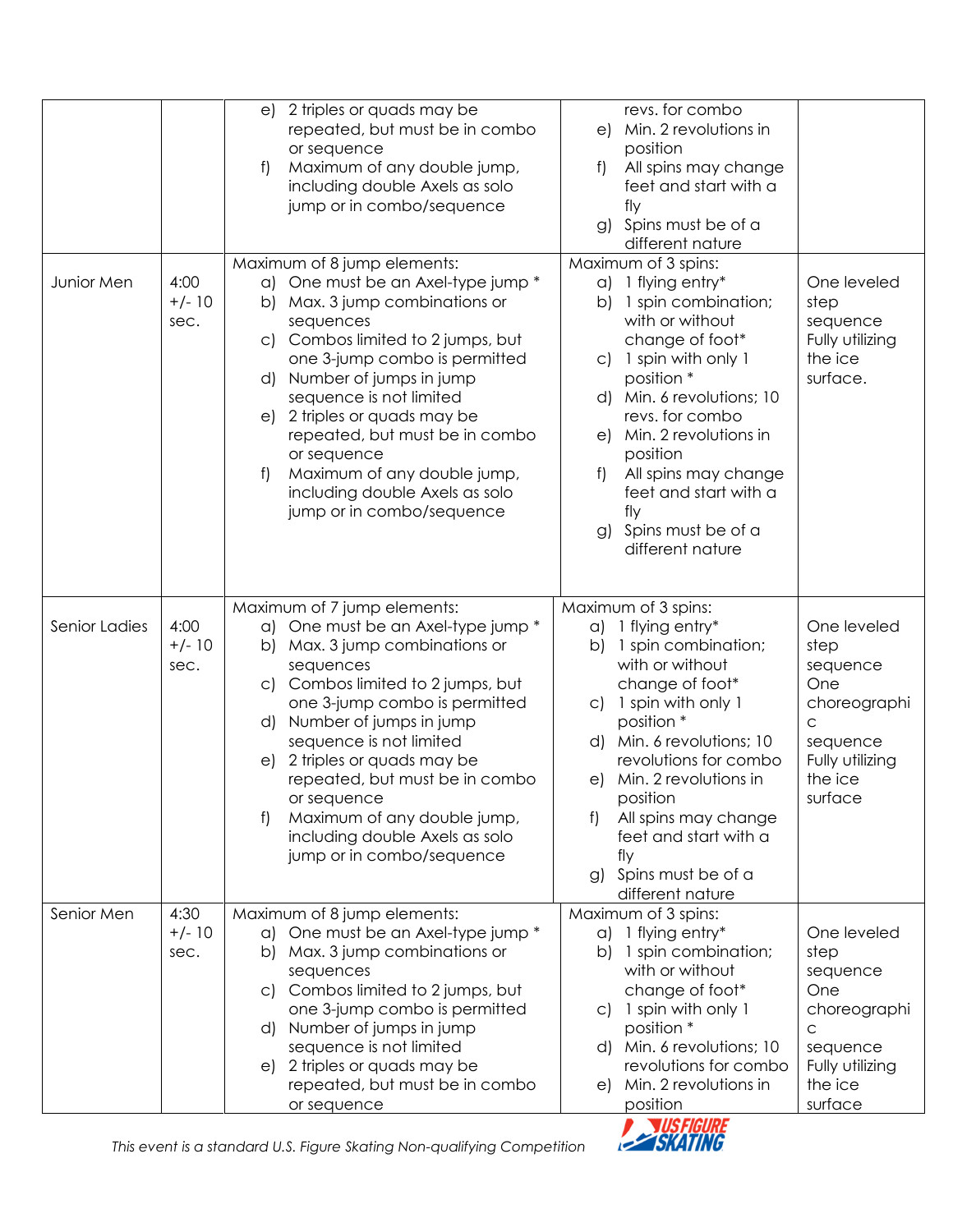| Maximum of any double jump,<br>including double Axels as solo<br>jump or in combo/sequence | All spins may change<br>feet and start with a<br>tlv<br>g) Spins must be of a<br>different nature |
|--------------------------------------------------------------------------------------------|---------------------------------------------------------------------------------------------------|
|--------------------------------------------------------------------------------------------|---------------------------------------------------------------------------------------------------|

#### SINGLES SHORT PROGRAM

The short program events listed below will be skated. Athletes and coaches are responsible for going to the U.S. Figure Skating rulebook for rules, program length, etc.

A. Juvenile and Intermediate short program – Rule 4230

B. Novice short program – Rule 4220

C. Junior short program – Rule 4210

D. Senior short program – Rule 4200

#### COMBINED SHORT PROGRAM & WELL BALANCED FREE SKATE EVENTS

#### Short Program Event: The juvenile short program is the only short program skated as a separate event. All other short programs (Intermediate, Novice, Junior & Senior) will be skated as a part of the Championship Events.

Championship Events: The Championship Event offers Intermediate, Novice, Junior, and Senior skaters the opportunity to skate a combined event (both short program and free skate program.) Skaters will skate both segments. Final placements will be determined according to USFSA rules, which will combine results from both the short program and the free skate program. There MAY be final rounds for championship events depending upon the number of entries in each event. The Final Rounds will consist of ONLY the free skate program. There will not be an option to skate the short program and the free skate as separate events.

#### INITIAL / FINAL ROUND FOR FREE SKATE EVENTS

There will be no final rounds, except the Championship events.

## EVENT: Compulsory Events

Format: In simple program form, using a limited number of connecting steps, the skating order of the required elements is optional

- To be skated on 1/2 ice
- No music is allowed
- The skater must demonstrate the required elements and may use any additional elements from previous levels
- A 0.2 deduction will be taken for each element performed from a higher level
- Skaters may have the option to skate one level higher in compulsories than their free skate program

| Level    | Time                | Skating rules/standards |                                                              |
|----------|---------------------|-------------------------|--------------------------------------------------------------|
|          |                     |                         | Waltz jump                                                   |
| Beginner | $1:15 \text{ max.}$ |                         | 2. $\frac{1}{2}$ jump of choice                              |
|          |                     | 3.                      | Forward two-foot or one-foot spin, minimum three revolutions |
|          |                     |                         | (free leg position optional)                                 |
|          |                     |                         | Forward or backward spiral                                   |

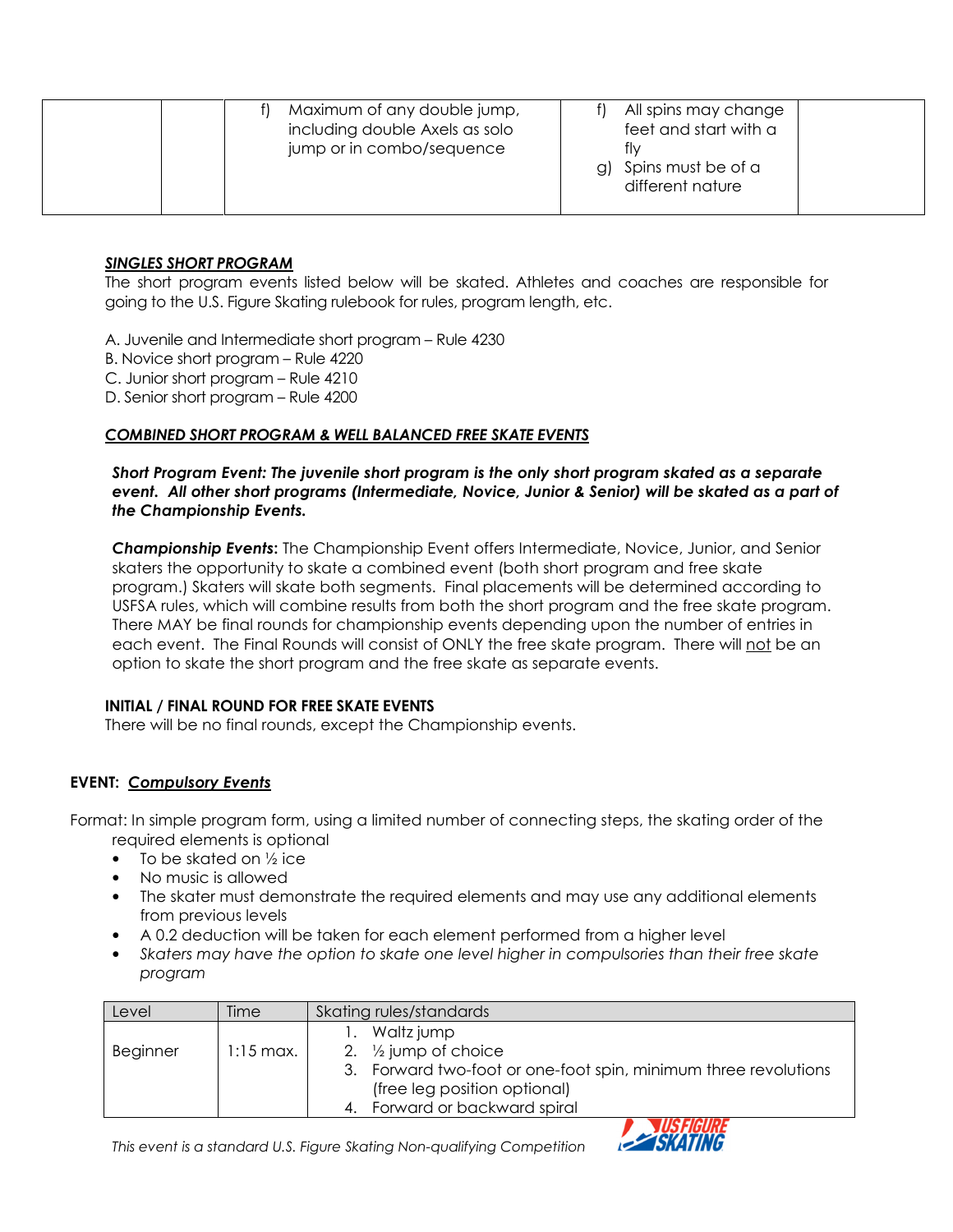| High<br><b>Beginner</b><br>No-Test | $1:15$ max.<br>$1:15 \text{ max}$ . | Toe loop jump<br>1.<br>2.<br>Salchow jump<br>3.<br>Forward scratch spin - minimum three revolutions<br>Forward or backward spiral<br>4.<br>1.<br>Loop jump<br>Jump combination to include a toe loop (may not use a loop<br>2.<br>or Axel) |
|------------------------------------|-------------------------------------|--------------------------------------------------------------------------------------------------------------------------------------------------------------------------------------------------------------------------------------------|
|                                    |                                     | Solo spin - sit or camel spin - minimum three revolutions<br>3.<br>Spiral sequence, must include a forward and backward spiral.<br>4.<br>Additional spirals and balance moves may be included.                                             |
|                                    |                                     |                                                                                                                                                                                                                                            |
| Level                              | Time                                | Skating rules/standards                                                                                                                                                                                                                    |
| $Pre -$<br>Preliminary             | $1:00$ max.                         | Single toe loop<br>1.<br>Jump combination: single/single (no Axel)<br>2.<br>Sit spin or camel spin - minimum three revolutions<br>3.<br>Spiral sequence with one forward spiral and one backward<br>4.<br>spiral (any edge)                |
| Preliminary                        | $1:00$ max.                         | Single Lutz<br>1.<br>Jump combination: single/single (may include Axel)<br>2.<br>3.<br>Back upright spin - minimum three revolutions<br>Forward inside spiral<br>4.                                                                        |
| $Pre -$<br>Juvenile                | $1:15$ max.                         | 1.<br>Single jump (may include Axel)<br>Jump combination: single/single (may include Axel)<br>2.<br>Layback spin or camel spin - minimum three revolutions<br>3.<br>Step sequence - circular<br>4.                                         |
| Juvenile &<br>Open Juv.            | $1:15$ max.                         | Single Axel<br>1.<br>Jump combination: single/single or double/single<br>2.<br>3.<br>Layback spin or camel spin - minimum three revolutions<br>Step sequence - circular<br>4.                                                              |

## EVENT: Jumps Challenge

- 1. Each jump may be attempted twice; the best attempt will be counted.
- 2. Pre-juvenile and lower will be skated ½ ice; Juvenile senior will be skated on full ice
- 3. Jumps with an "\*" must be preceded with connecting steps (intermediate senior)

| Level    | Time        | Skating rules / standards                                                     |
|----------|-------------|-------------------------------------------------------------------------------|
|          |             | Waltz jump (from backward crossovers)                                         |
| Beginner | $1:15$ max. | 2. $\frac{1}{2}$ flip or $\frac{1}{2}$ Lutz                                   |
|          |             | 3. Single Salchow                                                             |
|          |             | Waltz jump (from backward crossovers)                                         |
| High     | $1:15$ max. | Single Salchow<br>2.                                                          |
| Beginner |             | Jump combination - waltz jump-toe loop<br>3.                                  |
|          |             | Single toe loop                                                               |
| No-Test  | $1:15$ max. | Single loop<br>2.                                                             |
|          |             | Jump combination – Any two $\frac{1}{2}$ or single revolution jumps (no<br>3. |
|          |             | Axel)                                                                         |
|          |             | Single toe loop                                                               |

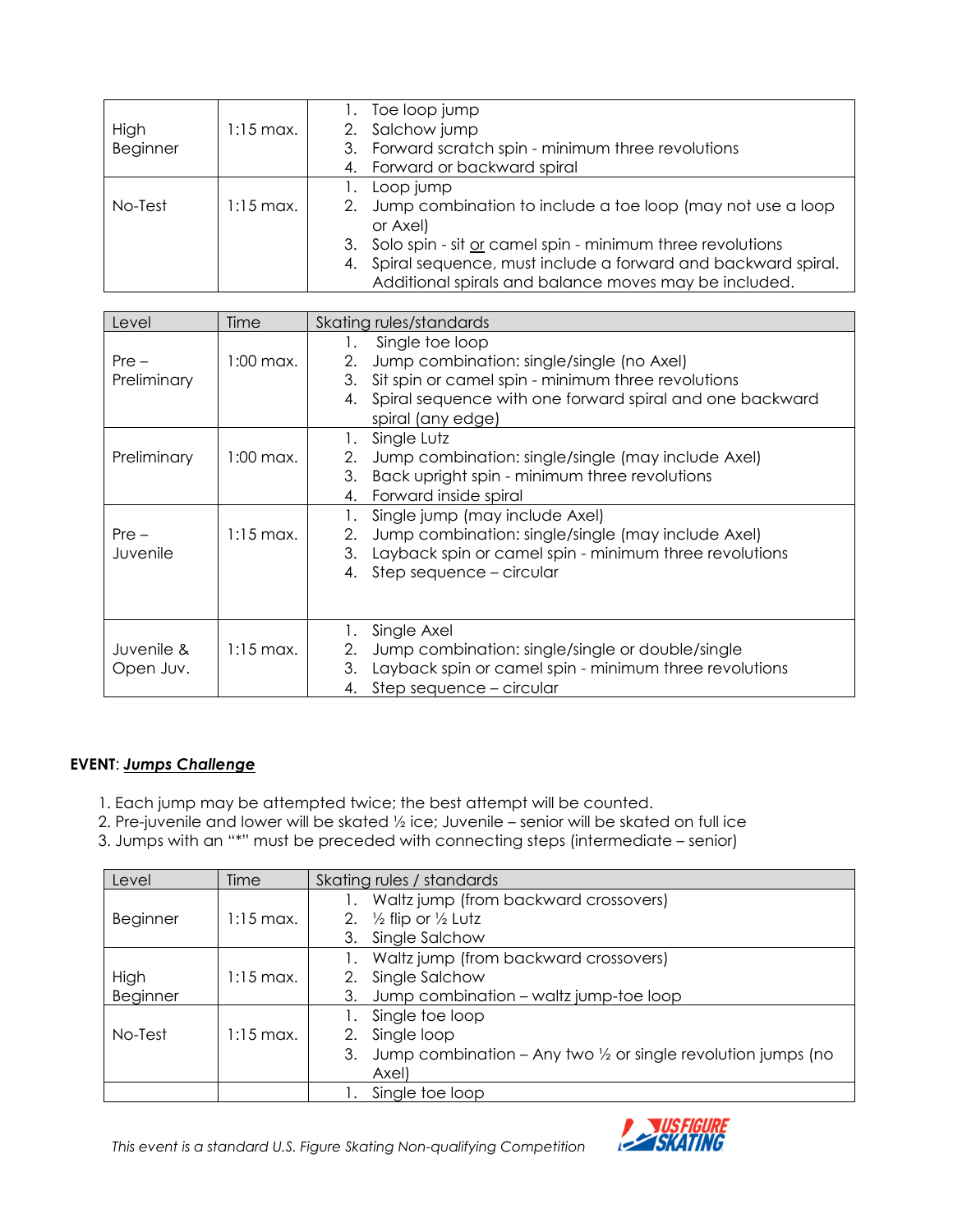| $Pre -$                                | $1:15$ max.          | 2.<br>Single flip                                                   |
|----------------------------------------|----------------------|---------------------------------------------------------------------|
| Preliminary                            |                      | 3.<br>Jump combination - Any two 1/2 or single revolution jumps (no |
|                                        |                      | Axel)                                                               |
|                                        |                      | 5.<br>Single flip                                                   |
| Preliminary                            | $1:15$ max.          | Single Lutz<br>6.                                                   |
|                                        |                      | Jump combination – Any single jump + single loop (may be<br>7.      |
|                                        |                      | Axel)                                                               |
|                                        |                      | 5.<br>Single Axel                                                   |
| $Pre -$                                | $1:15 \text{ max}$ . | Single or double jump<br>6.                                         |
| Juvenile                               |                      | 7.<br>Jump combination – single/single (no Axel)                    |
|                                        |                      | 5.<br>Single Axel                                                   |
| Juvenile &<br>$1:15$ max.<br>Open Juv. |                      | Double Salchow<br>6.                                                |
|                                        |                      | Jump combination – single/single or double/single (no Axel)<br>7.   |
|                                        |                      | Single Axel<br>1.                                                   |
| Intermediate                           | $1:15$ max.          | Double loop*<br>2.                                                  |
|                                        |                      | 3.<br>Jump combination - double/single (no Axel)                    |
|                                        |                      | Double loop<br>1.                                                   |
| <b>Novice</b>                          | $1:15$ max.          | Double flip*<br>2.                                                  |
|                                        |                      | 3.<br>Jump combination - double/double (may be double Axel)         |
|                                        |                      | Choice of double or triple jump<br>1.                               |
| Junior                                 | $1:15$ max.          | Double or triple flip*<br>2.                                        |
|                                        |                      | 3.<br>Jump combination – double/double (may be double Axel)         |
|                                        |                      | 1.<br>Choice of double or triple jump                               |
| Senior                                 | $1:15 \text{ max}$ . | 2.<br>Double or triple Lutz*                                        |
|                                        |                      | 3.<br>Jump combination – double/double or triple/double (may be     |
|                                        |                      | double Axel)                                                        |

## EVENT: Spins Challenge

1. Spins may be skated in any order. Connecting steps are allowed, but will not be taken into consideration in scoring. Spins may not be repeated. On required elements may be included. 2. All events are skated on ½ ice.

3. Minimum number of revolutions are noted in parentheses.

| Level    | Time        | Skating rules / standards       |  |
|----------|-------------|---------------------------------|--|
|          |             | Upright one-foot spin (3)<br>5. |  |
| Beginner | $1:30$ max. | Upright two-foot spin (3)<br>6. |  |
|          |             | Sit spin (3)                    |  |
|          |             | Upright one-foot spin (3)<br>5. |  |
| High     | 1:30 max.   | Upright two-foot spin (3)<br>6. |  |
| Beginner |             | Sit spin (3)                    |  |
|          |             | Upright one-foot spin (3)<br>5. |  |
| No-Test  | 1:30 max.   | Upright two-foot spin (3)<br>6. |  |
|          |             | Sit spin (3)                    |  |
|          |             | Upright one-foot spin (3)<br>4. |  |
| $Pre -$  | :30 max.    | Upright two-foot spin (3)<br>5. |  |

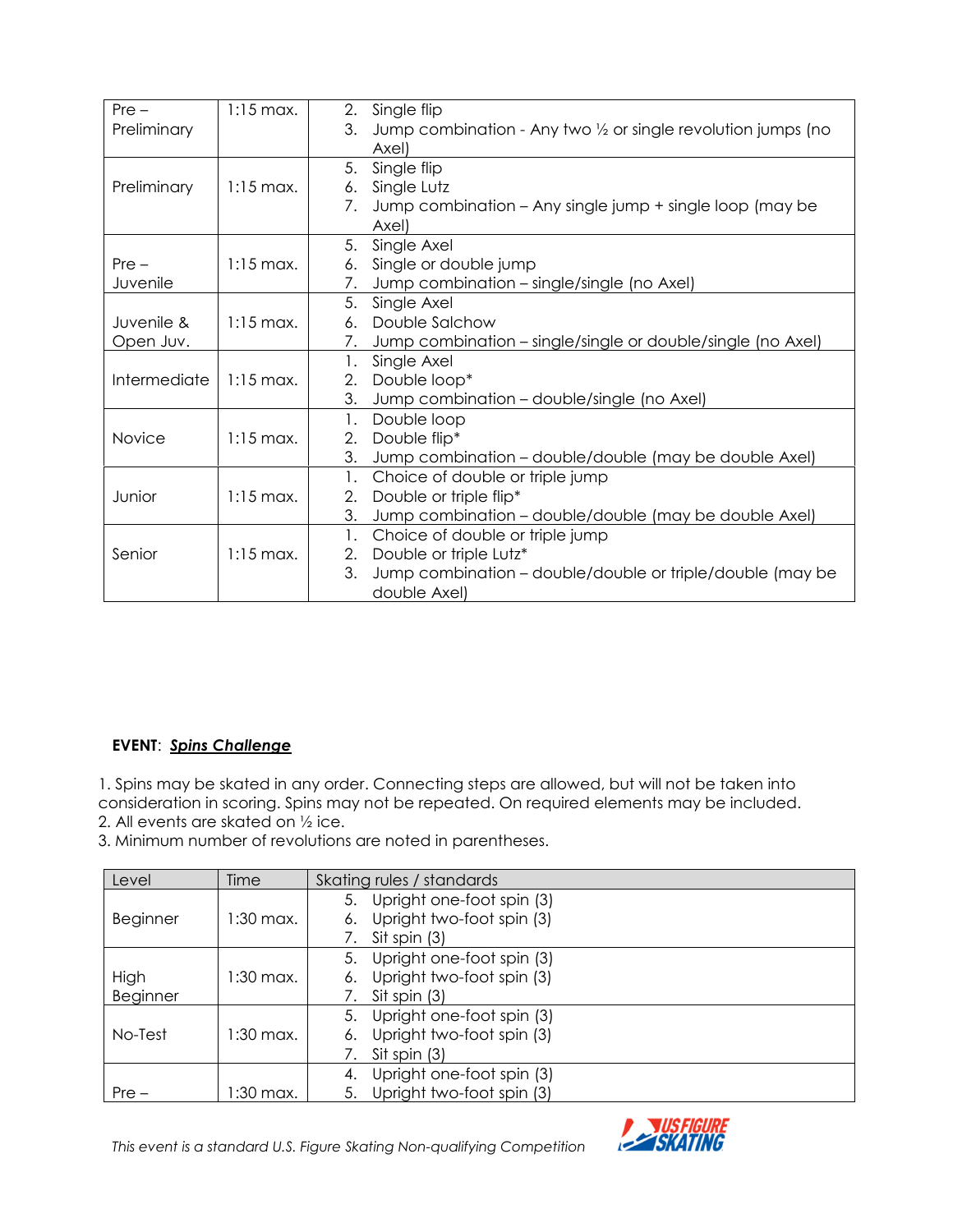| Preliminary  |             | Sit spin (3)<br>6.                                                 |
|--------------|-------------|--------------------------------------------------------------------|
|              |             | 8.<br>Backward upright spin (3)                                    |
| Preliminary  | $1:30$ max. | Combination spin with no of foot (4)<br>9.                         |
|              |             | 10. Sit spin (3)                                                   |
|              |             | Camel spin (3)<br>8.                                               |
| $Pre -$      | $1:30$ max. | Combination spin – camel to sit spin; no change of foot (6)<br>9.  |
| Juvenile     |             | 10. Forward to backward scratch spin (3 per foot)                  |
|              |             | Sit spin (4)<br>8.                                                 |
| Juvenile &   | $1:30$ max. | Combination spin – change of foot; optional change of<br>9.        |
| Open Juv.    |             | position (4 per foot)                                              |
|              |             | 10. Girls - layback spin (4); Boys - camel spin (4)                |
|              |             | Flying camel spin (5)<br>4.                                        |
| Intermediate | $1:30$ max. | Sit spin to backward sit spin (4 per foot)<br>5.                   |
|              |             | Combination spin – change of foot & change of position (4)<br>6.   |
|              |             | per foot)                                                          |
|              |             | Choice of camel, sit or layback spin (6)<br>4.                     |
| Novice       | $1:30$ max. | Camel spin to backward camel spin (4 per foot in position)<br>5.   |
|              |             | Combination spin – change of foot & two changes of position<br>6.  |
|              |             | (2 per position & 5 per foot)                                      |
|              |             | Flying sit spin or flying reverse sit spin (6)<br>4.               |
| Junior       | $1:30$ max. | Ladies – layback spin (6); men – cross-foot spin (6)<br>5.         |
|              |             | Combination spin – with change of foot & utilizing all three<br>6. |
|              |             | positions (2 per position & 5 per foot)                            |
|              |             | Flying spin of choice (6)<br>4.                                    |
| Senior       | $1:30$ max. | Solo spin of choice $(6)$ – may not fly<br>5.                      |
|              |             | Combination spin - with change of foot & utilizing all three<br>6. |
|              |             | positions (2 per position & 5 per foot)                            |

## EVENT: PAIRS FREE SKATING

Pairs events will be conducted in accordance with the U.S. Figure Skating rulebook. Athletes and coaches are responsible for going to the U.S. Figure Skating rulebook for rules, program length, etc.

| Level         | <b>Requirements</b>                       |                                                                                                  |
|---------------|-------------------------------------------|--------------------------------------------------------------------------------------------------|
| Pre-Juvenile  | Required elements as stated in Rule #5250 | $2 \text{ min.} +/- 10 \text{ sec.}$                                                             |
| Juvenile      | Required elements as stated in Rule #5240 | $2 \text{ min. } 30 \text{ sec. } +/-$<br>$10$ sec.                                              |
| Intermediate  | Required elements as stated in Rule #5230 | Short Program<br>$2:30$ max<br>Freeskate<br>$3$ min. $+/$ 10 sec.                                |
| <b>Novice</b> | Required elements as stated in Rule #5220 | Short program<br>$2:50$ max.<br>Freeskate<br>$3 \text{ min. } 30 \text{ sec. } +/-$<br>$10$ sec. |
| Junior        | Required elements as stated in Rule #5210 | Short program<br>$2:50$ max.<br>Freeskate<br>4 min. $+/- 10$ sec.                                |

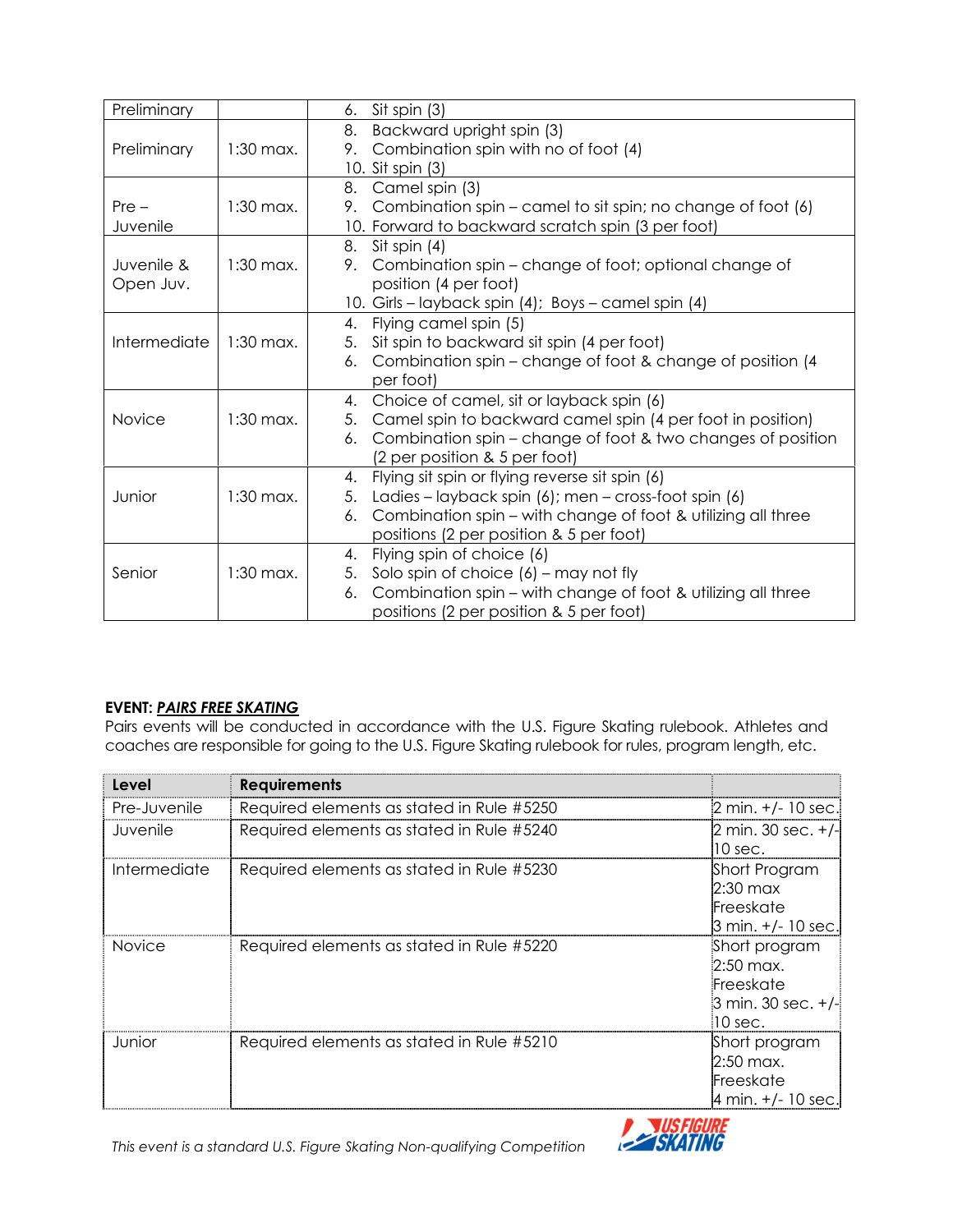| Senior | Required elements as stated in Rule #5200 | Short program                            |
|--------|-------------------------------------------|------------------------------------------|
|        |                                           | $2:50$ max.                              |
|        |                                           | Freeskate                                |
|        |                                           | $ 4 \text{ min. } 30 \text{ sec. } +/- $ |
|        |                                           | 10 sec.                                  |

#### EVENT: Artistic Showcase

Showcase events are to be skated to music. Vocals are permitted. Programs should be designed specifically to entertain and/or to move the audience emotionally. Props on the ice will not be allowed.

#### EVENT LEVELS, AGES, TEST REQUIREMENTS AND PERFORMANCE TIMING

| Event                                                                                            | Test<br>Requirements<br>/ Must have<br>passed free<br>skating test* | Must not<br>have passed<br>Free Skating<br>Test                   | Age                                       | Time (Min.) |
|--------------------------------------------------------------------------------------------------|---------------------------------------------------------------------|-------------------------------------------------------------------|-------------------------------------------|-------------|
| Beginner, High<br>Beginner, No Test<br>(These levels do not<br>qualify for National<br>Showcase) |                                                                     | Pre-Preliminary                                                   | no age<br>restriction                     | $1:30$ max  |
| Pre-Preliminary<br>(This level do not<br>qualify for National<br>Showcase                        |                                                                     | Preliminary                                                       | No age<br>restriction                     | $1:30$ max  |
| Preliminary                                                                                      | Preliminary                                                         | Pre Juvenile                                                      | No<br>minimum<br>age<br>Max age 20        | $1:40$ max  |
| Pre Juvenile                                                                                     | Pre Juvenile Free<br>Skate<br>2 Preliminary<br>Dances               | Juvenile Free<br>skate or<br>complete Pre-<br><b>Bronze Dance</b> | <b>No</b><br>minimum<br>age<br>Max age 20 | $1:40$ max  |
| Juvenile                                                                                         | Juvenile Free<br>Skate<br>Complete<br>Preliminary<br>Dance          | Intermediate<br>Free skate<br>Any Silver<br>Dance                 | 13 and<br>under                           | $2:10$ max  |
| Teen                                                                                             | Juvenile Free<br>Skate<br>Complete<br>Preliminary<br>Dance          | Intermediate<br>Free skate<br>Any Silver<br>Dance                 | $14-17$                                   | $2:10$ max  |
| Intermediate                                                                                     | Intermediate Free<br>Skate<br>Complete Bronze<br>Dance              | Novice Free<br>Skate<br>Any Gold<br>Dance                         | 17 and<br>under                           | $2:10$ max  |
| Young Adult                                                                                      | Juvenile<br>Complete<br>Preliminary<br>Dance                        | Novice Free<br>Skate<br>Any Gold<br>Dance                         | 18-20                                     | $2:10$ max  |